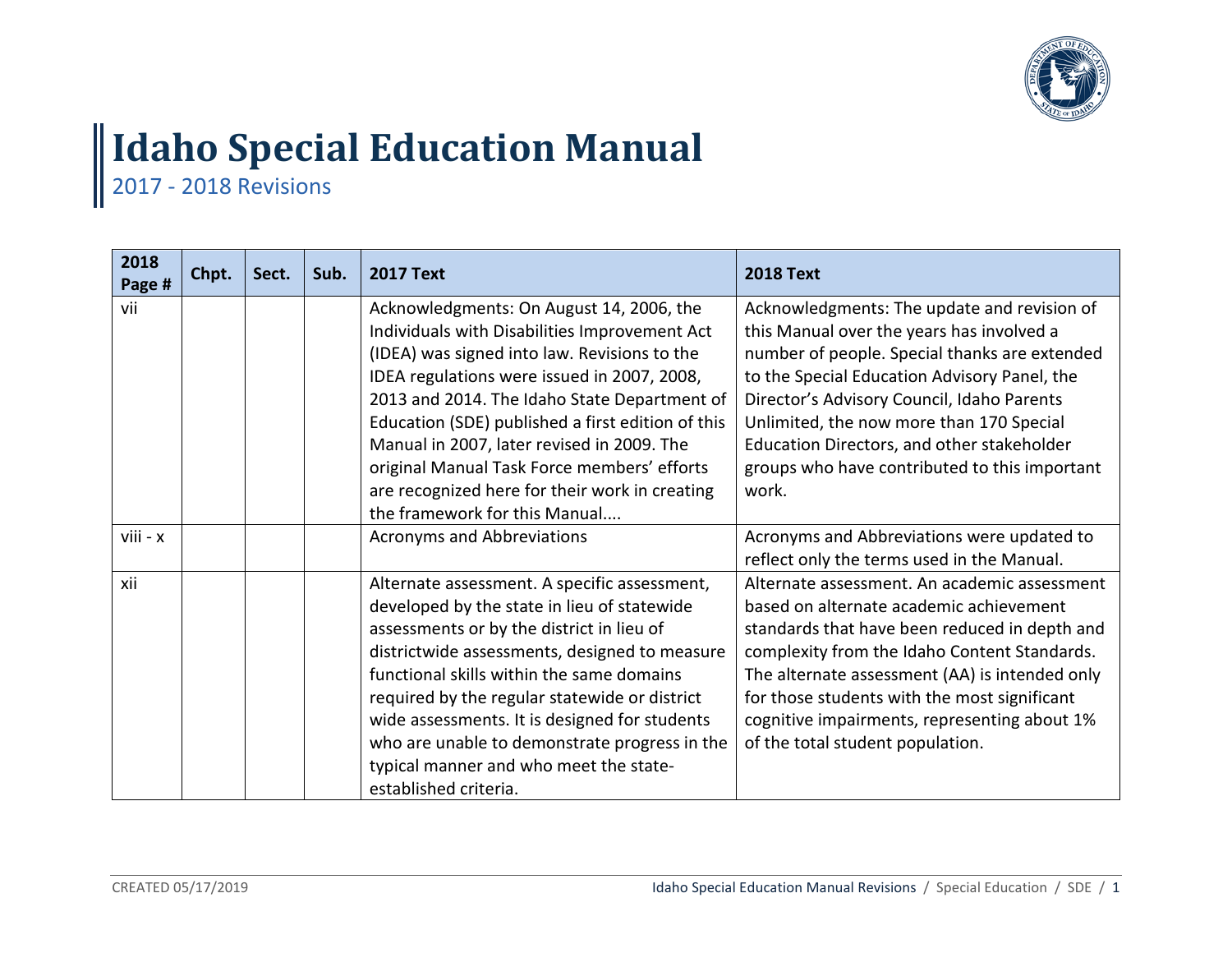| 2018<br>Page # | Chpt. | Sect. | Sub. | <b>2017 Text</b>                                                                                                                                                                                                                                                                                                                                                                                                                                     | <b>2018 Text</b>                                                                                                                                                                                                                                                                                                                                                                      |
|----------------|-------|-------|------|------------------------------------------------------------------------------------------------------------------------------------------------------------------------------------------------------------------------------------------------------------------------------------------------------------------------------------------------------------------------------------------------------------------------------------------------------|---------------------------------------------------------------------------------------------------------------------------------------------------------------------------------------------------------------------------------------------------------------------------------------------------------------------------------------------------------------------------------------|
| xiv            |       |       |      | Charter school LEA. A publicly funded,<br>nonprofit, nonsectarian public school that<br>operates as its own local education agency or<br>district. Charter LEAs do not have an<br>agreement with the local school district within<br>whose boundaries they operate. Charter LEAs<br>must be authorized by the Idaho Public<br>Charter School Commission and are required<br>to provide services in accordance with IDEA,<br>Section 504 and the ADA. | Charter school LEA. A publicly funded,<br>nonprofit, nonsectarian public school that<br>operates as its own local education agency<br>(LEA) or district. Charter LEAs may be<br>authorized by the local school district or the<br>Idaho Public Charter School Commission.<br>Charter LEAs are required to provide services in<br>accordance with IDEA and, Section 504 of the<br>ADA. |
| XV             |       |       |      | Cognitive academic language proficiency<br>(CALP). A test to determine a student's<br>appropriate language dominance/usage.                                                                                                                                                                                                                                                                                                                          | Cognitive academic language proficiency (CALP).<br>CALP refers to language used during formal<br>academic instruction and learning. CALP skills<br>include listening, speaking, reading, and writing<br>about subject area content material, and are<br>essential to school success. It may take five to<br>seven years for an English language learner to<br>develop CALP.           |
| xvi            |       |       |      |                                                                                                                                                                                                                                                                                                                                                                                                                                                      | Core Content Connectors. Alternate academic<br>achievement standards in English/Language Art<br>and Mathematics aligned with the Idaho<br>Content Standards, which have been reduced in<br>depth and complexity. The Idaho alternate<br>assessment in English/Language Arts and<br>Mathematics are based on these standards.                                                          |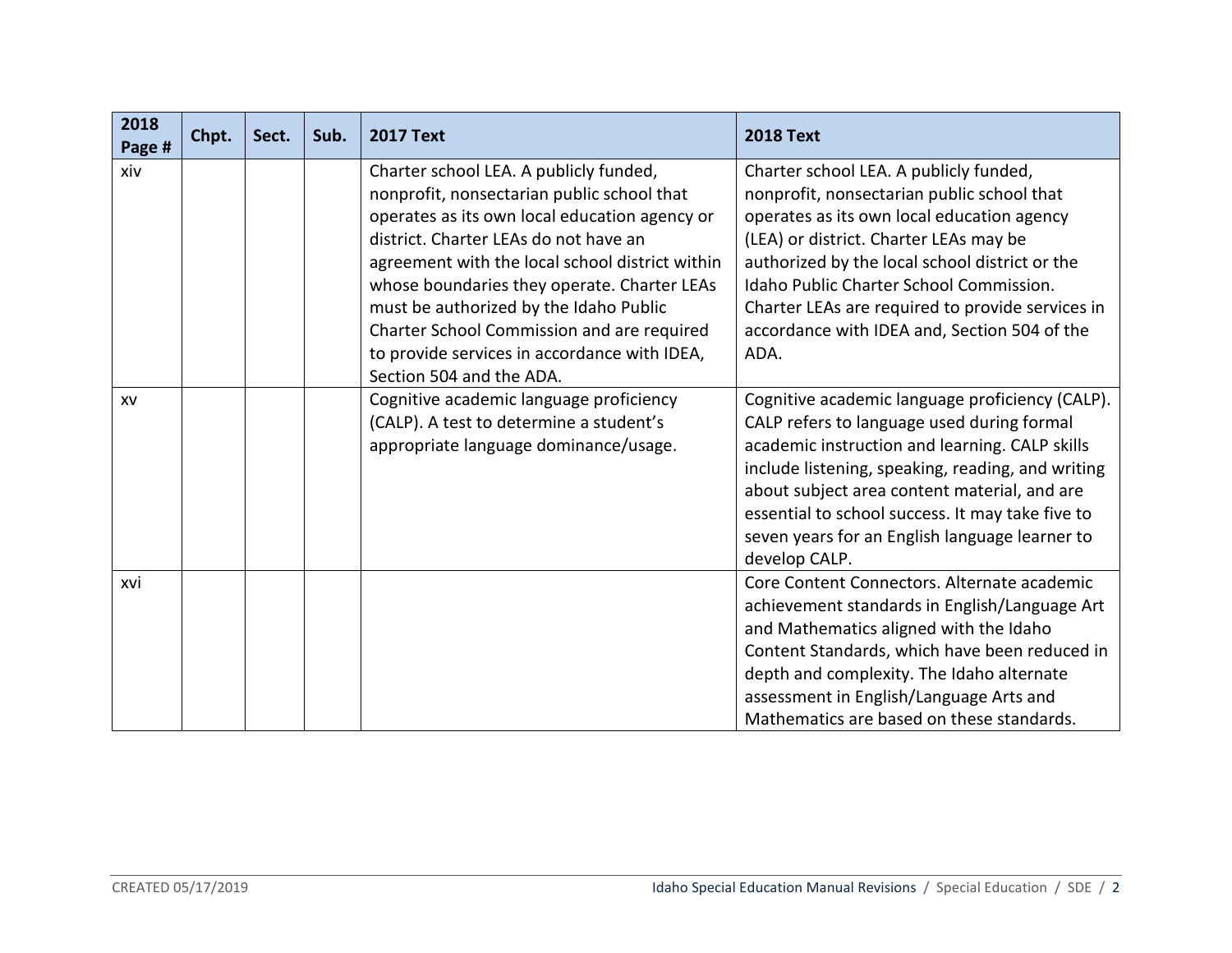| 2018<br>Page # | Chpt.          | Sect. | Sub.           | <b>2017 Text</b>                               | <b>2018 Text</b>                                 |
|----------------|----------------|-------|----------------|------------------------------------------------|--------------------------------------------------|
| xxxii          |                |       |                |                                                | Significant cognitive impairment. A designation  |
|                |                |       |                |                                                | given to a small number of students with         |
|                |                |       |                |                                                | disabilities for the purposes of their           |
|                |                |       |                |                                                | participation in AAs. Having a significant       |
|                |                |       |                |                                                | cognitive impairment is not solely determined    |
|                |                |       |                |                                                | by an IQ test score, nor based on a specific     |
|                |                |       |                |                                                | disability category, but rather a complete       |
|                |                |       |                |                                                | understanding of the complex needs of a          |
|                |                |       |                |                                                | student. Students with significant cognitive     |
|                |                |       |                |                                                | impairments have a disability or multiple        |
|                |                |       |                |                                                | disabilities that significantly impact their     |
|                |                |       |                |                                                | adaptive skills and intellectual functioning.    |
|                |                |       |                |                                                | These students have adaptive skills well below   |
|                |                |       |                |                                                | average in two or more skill areas and           |
|                |                |       |                |                                                | intellectual functioning well below average      |
|                |                |       |                |                                                | (typically associated with an IQ below 55).      |
| $15 - 16$      | $\overline{2}$ | 3     | $\overline{A}$ | The Rowley decision also states that, if a     | In March 2017, the Court in Endrew F. v.         |
|                |                |       |                | student is being educated in the general       | Douglas County School District applies the       |
|                |                |       |                | education classroom, the IEP should be         | Rowley Standard, indicating that a school must   |
|                |                |       |                | reasonably calculated to enable the student to | offer an IEP that is specially designed and      |
|                |                |       |                | achieve passing marks and advance from grade   | reasonably calculated to enable a child to       |
|                |                |       |                | to grade, although passing grades are not      | "make progress appropriate in light of the       |
|                |                |       |                | determinative that FAPE has been provided.     | child's circumstances", emphasizing the unique   |
|                |                |       |                |                                                | needs of the child. The educational program      |
|                |                |       |                |                                                | offered "must be appropriately ambitious in      |
|                |                |       |                |                                                | light" of [Endrew F's] unique circumstances just |
|                |                |       |                |                                                | as advancement from grade to grade is            |
|                |                |       |                |                                                | appropriately ambitious for most students in a   |
|                |                |       |                |                                                | regular classroom. They may differ [comparing    |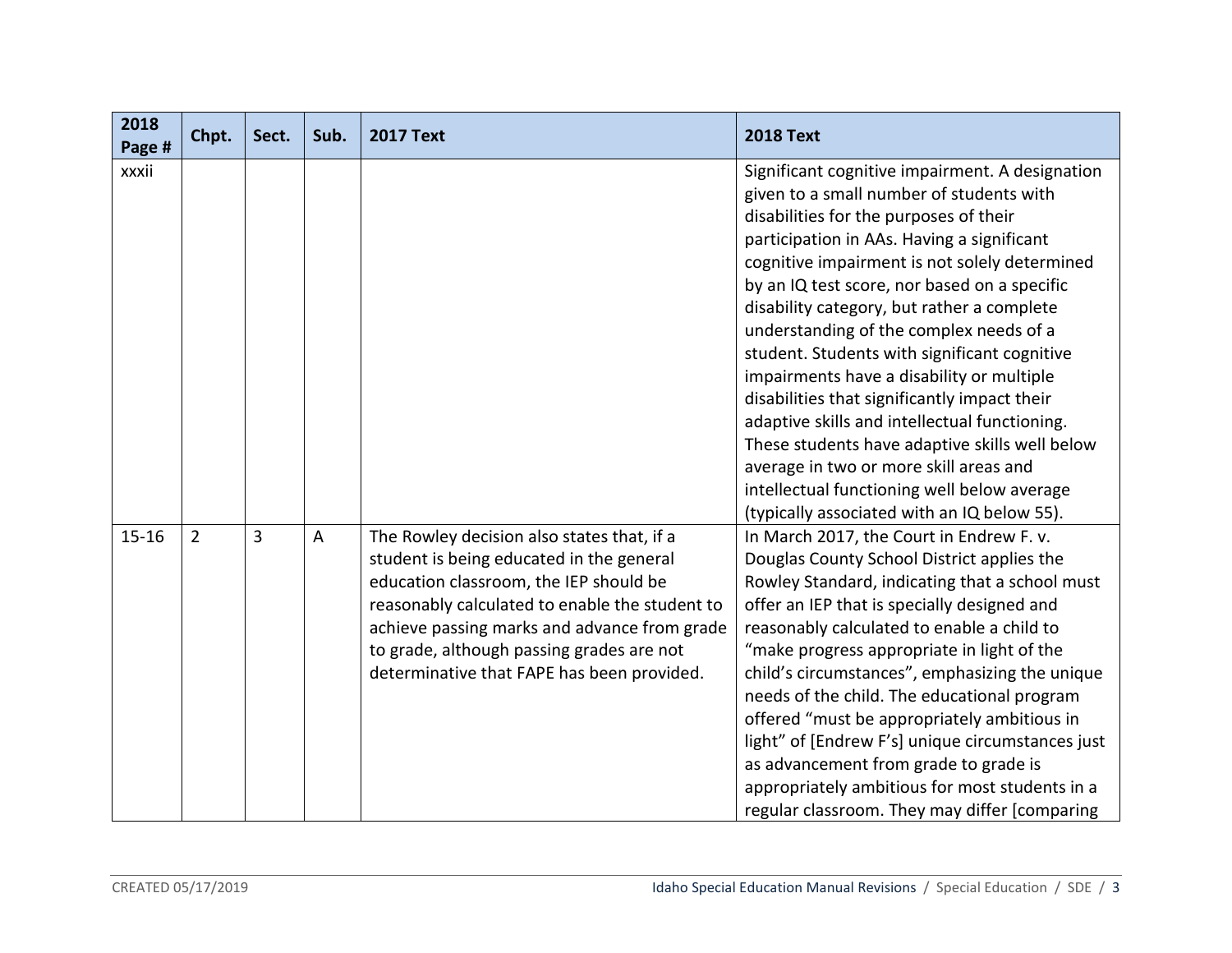| 2018<br>Page # | Chpt. | Sect.          | Sub. | <b>2017 Text</b>                                                                                                                                                                                                                                                                                                                                                                                                                                                                   | <b>2018 Text</b>                                                                                                                                                                                                                                                                                                                                                                                                                                                                                |
|----------------|-------|----------------|------|------------------------------------------------------------------------------------------------------------------------------------------------------------------------------------------------------------------------------------------------------------------------------------------------------------------------------------------------------------------------------------------------------------------------------------------------------------------------------------|-------------------------------------------------------------------------------------------------------------------------------------------------------------------------------------------------------------------------------------------------------------------------------------------------------------------------------------------------------------------------------------------------------------------------------------------------------------------------------------------------|
|                |       |                |      |                                                                                                                                                                                                                                                                                                                                                                                                                                                                                    | Amy Rowley to Endrew F] but every child should<br>have a chance to meet challenging objectives.                                                                                                                                                                                                                                                                                                                                                                                                 |
|                |       |                |      |                                                                                                                                                                                                                                                                                                                                                                                                                                                                                    | The Court expresses its confidence that school<br>authorities will "be able to offer a cogent and<br>responsive explanation for their decision",<br>demonstrating that the IEP is reasonable<br>calculated to enable the student to make<br>progress in light of the student's individual<br>circumstances.                                                                                                                                                                                     |
| 31             | 4     | $\overline{7}$ | B    | 5. Developmental Delay<br>Definition: The term developmental delay may<br>be used only for students' ages three (3) until<br>their tenth (10th) birthday who are<br>experiencing developmental delays as<br>measured by appropriate diagnostic<br>instruments and procedures in one or more of<br>the following areas:<br>a. cognitive development - includes skills<br>involving perceptual discrimination, memory,<br>reasoning, academic skills, and conceptual<br>development; | 5. Developmental Delay<br>Definition: The term developmental delay may<br>be used only for students' ages three (3) until<br>their tenth (10th) birthday who are<br>experiencing developmental delays as<br>measured by appropriate diagnostic<br>instruments and procedures in one or more of<br>the following areas:<br>a. cognitive development - includes skills<br>involving perceptual discrimination, memory,<br>reasoning, pre-academic/academic skills, and<br>conceptual development; |
|                |       |                |      | b. physical development - includes skills<br>involving coordination of both the large and<br>small muscles of the body (i.e., gross, fine, and<br>perceptual motor skills);                                                                                                                                                                                                                                                                                                        | b. physical development - includes skills<br>involving coordination of both the large and<br>small muscles of the body (i.e., gross, fine, and<br>perceptual motor skills);                                                                                                                                                                                                                                                                                                                     |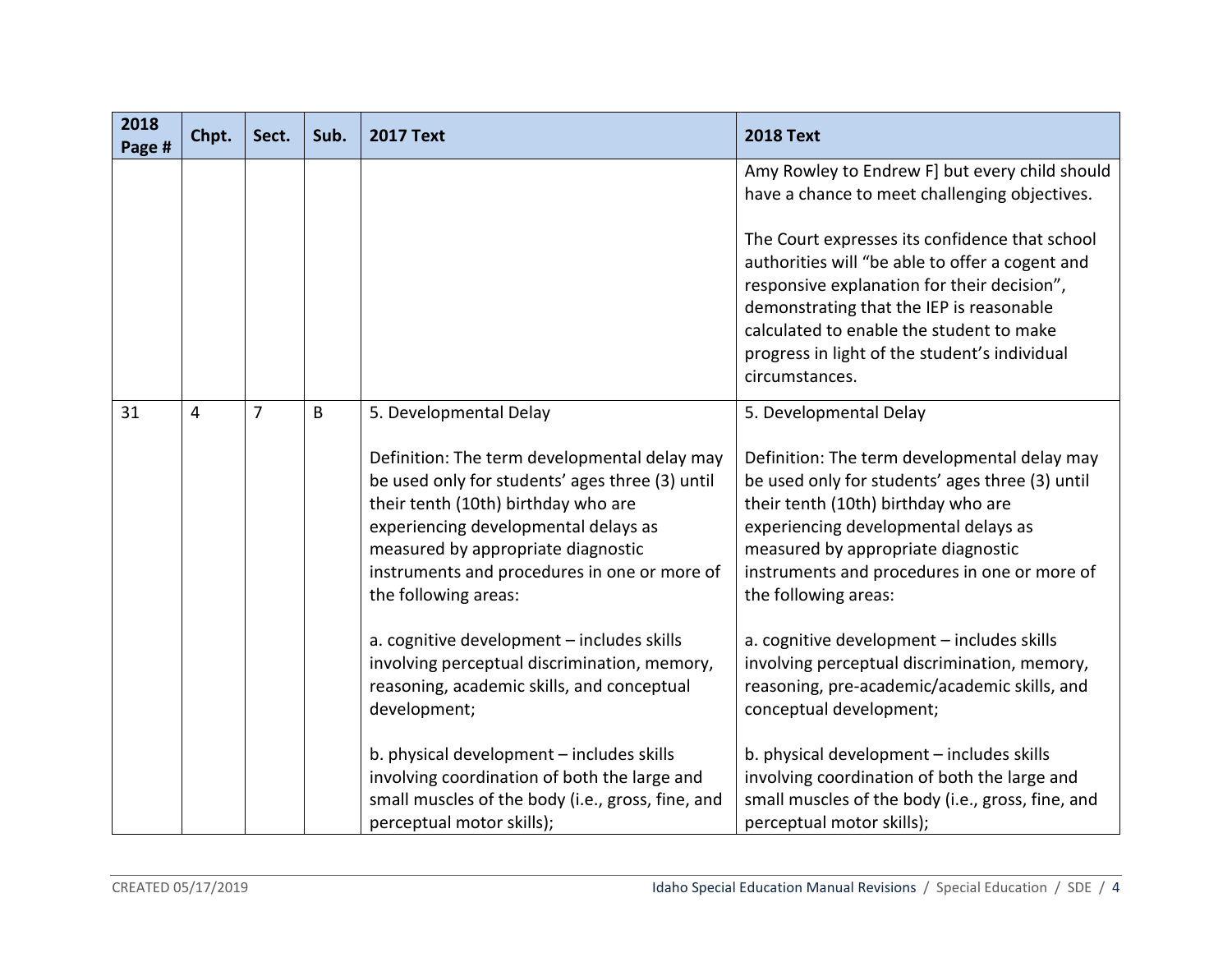| 2018<br>Page # | Chpt. | Sect. | Sub. | <b>2017 Text</b>                                                                                                                                                                       | <b>2018 Text</b>                                                                                                                                                                                       |
|----------------|-------|-------|------|----------------------------------------------------------------------------------------------------------------------------------------------------------------------------------------|--------------------------------------------------------------------------------------------------------------------------------------------------------------------------------------------------------|
|                |       |       |      | c. communication development - includes<br>skills involving expressive and receptive<br>communication abilities, both verbal and<br>nonverbal;                                         | c. communication development - includes skills<br>involving expressive and receptive<br>communication abilities, verbal and nonverbal;                                                                 |
|                |       |       |      | d. social or emotional development - includes<br>skills involving meaningful social interactions<br>with adults and other children including self-<br>expression and coping skills; or | d. social or emotional development - includes<br>skills involving meaningful social interactions<br>with adults and other children as well as those<br>involved in emotional/behavioral regulation; or |
|                |       |       |      | e. adaptive development - includes daily living<br>skills (e.g., eating, dressing, and , toileting, etc.)<br>as well as skills involving attention and<br>personal responsibility.     | e. adaptive development - includes skills<br>involved in independent functioning in major<br>life activities, as well as self-help/daily living<br>skills (e.g., eating, dressing, toileting, etc.)    |
| 49             | 4     | 7     | B    | 6. Emotional Disturbance                                                                                                                                                               | 6. Emotional Behavioral Disorder                                                                                                                                                                       |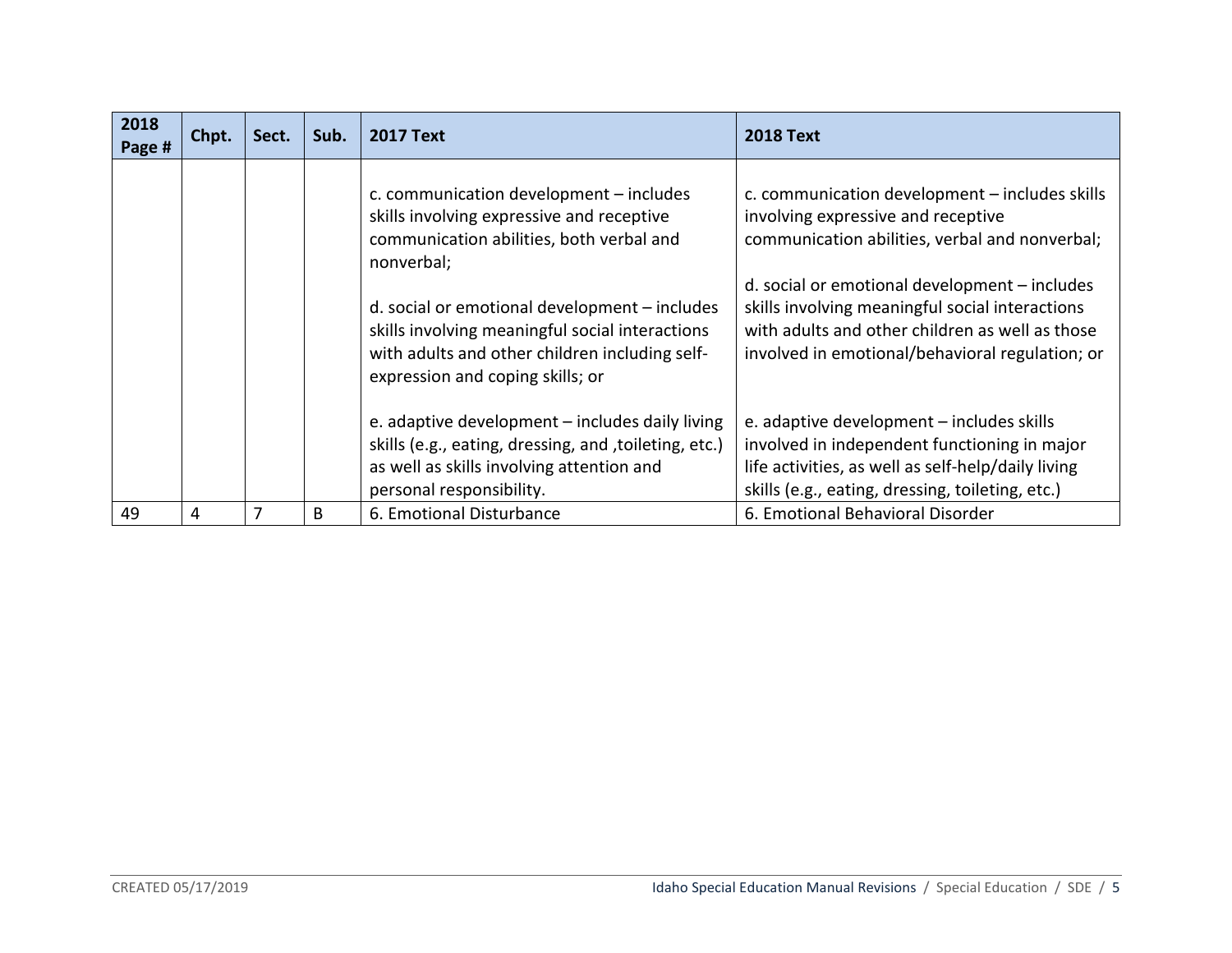| 2018<br>Page # | Chpt. | Sect.          | Sub. | <b>2017 Text</b>                                                                                                                                                                                                                                                                                                                               | <b>2018 Text</b>                                                                                                                                                                                                                                                                                                                                                                                                                                                                                                                                                                                                                                                                                                                                                                                                                                                                                                                                                                                                                                                  |
|----------------|-------|----------------|------|------------------------------------------------------------------------------------------------------------------------------------------------------------------------------------------------------------------------------------------------------------------------------------------------------------------------------------------------|-------------------------------------------------------------------------------------------------------------------------------------------------------------------------------------------------------------------------------------------------------------------------------------------------------------------------------------------------------------------------------------------------------------------------------------------------------------------------------------------------------------------------------------------------------------------------------------------------------------------------------------------------------------------------------------------------------------------------------------------------------------------------------------------------------------------------------------------------------------------------------------------------------------------------------------------------------------------------------------------------------------------------------------------------------------------|
| 62             | 4     | $\overline{7}$ | B    | 14. Visual Impairment Including Blindness<br>b. The student has documentation of a visual<br>impairment, not primarily perceptual in<br>nature, resulting in measured acuity of 20/70<br>or poorer in the better eye with correction, or<br>a visual field restriction of 20 degrees as<br>determined by an optometrist or<br>ophthalmologist. | 14. Visual Impairment Including Blindness<br>b. The student has documentation of blindness<br>or a visual impairment, as determined by a<br>qualified professional, including one or more of<br>the following:<br>i. Blindness $-$ visual acuity of 20/200 or less in<br>the better eye with the best possible correction<br>at distance and/or near, or visual field<br>restriction of 20 degrees or less in the better<br>eye;<br>ii. Visual Impairment - visual acuity better than<br>20/200 but worse than 20/70 in the better eye<br>with the best possible correction at distance<br>and/or near, or visual field restriction of 70<br>degree or less but better than 20 degrees in the<br>better eye;<br>iii. Eye condition - including oculomotor<br>apraxia, cortical visual impairment, convergence<br>insufficiency, or other condition;iv. Progressive<br>loss of vision which may affect a student's<br>educational performance in the future;<br>i.v. Functional vision loss where acuity or visual<br>field alone may not meet the criteria above. |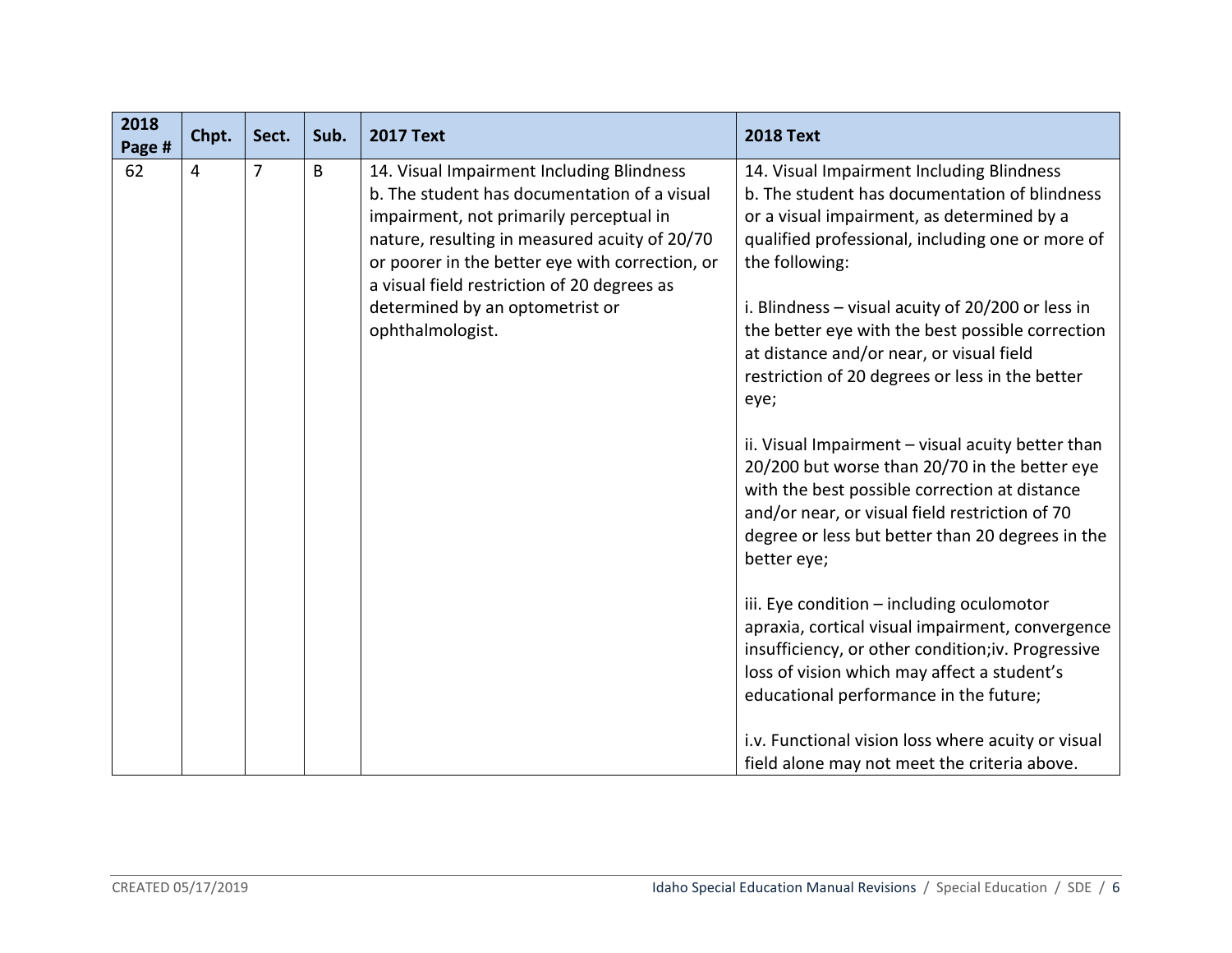| 2018<br>Page # | Chpt. | Sect.          | Sub.           | <b>2017 Text</b>                                                                                                                                                                                                                                                                                                                                                | <b>2018 Text</b>                                                                                                                                                                                                                                                                                                                                                                                               |
|----------------|-------|----------------|----------------|-----------------------------------------------------------------------------------------------------------------------------------------------------------------------------------------------------------------------------------------------------------------------------------------------------------------------------------------------------------------|----------------------------------------------------------------------------------------------------------------------------------------------------------------------------------------------------------------------------------------------------------------------------------------------------------------------------------------------------------------------------------------------------------------|
| 65             | 5     |                | $\blacksquare$ | In developing each student's IEP, the IEP team<br>shall consider:<br>1) the strengths of the student;<br>2) the concerns of the parents for enhancing<br>the education of their child;<br>3) the results of the initial or most recent<br>evaluation of the student; and<br>4) the academic achievement, developmental,<br>and functional needs of the student. | In developing each student's IEP, the IEP team<br>shall consider:<br>1) the strengths of the student;<br>2) the concerns of the parents for enhancing<br>the education of their child;<br>3) the results of the initial or most recent<br>evaluation of the student;<br>4) the unique circumstances of the student; and<br>5) the academic achievement, developmental,<br>and functional needs of the student. |
| 65             | 5     | $\mathbf{1}$   | $\overline{A}$ | The primary purpose of an IEP team meeting is<br>to design an IEP that shall meet the unique<br>needs of a student with a disability.                                                                                                                                                                                                                           | The primary purpose of an IEP team meeting is<br>to design an appropriately ambitious IEP that<br>meets the unique needs of a student with a<br>disability.                                                                                                                                                                                                                                                    |
| 66             | 5     | $\mathbf{1}$   | $\overline{A}$ | The IEP team members should come prepared<br>to discuss specific information about the<br>student's individual needs and the type of<br>services to be provided to address those<br>needs.                                                                                                                                                                      | The IEP team members should come prepared<br>to discuss specific information about the<br>student's unique circumstances and the type of<br>services to be provided to address the student's<br>unique circumstances.                                                                                                                                                                                          |
| 74             | 5     | $\overline{2}$ | $\mathsf{C}$   | 4. For students taking Alternate Assessments<br>based on Alternate Achievement Standards a<br>description of benchmarks or short-term<br>objectives. The district has the discretion<br>which benchmarks/objectives as described in<br>this paragraph for all students eligible for IEP<br>services to use.                                                     | 4. Objectives and benchmarks are required for<br>students taking AAs. Objectives and<br>benchmarks shall align with the PLAAFP and the<br>annual goal, as a progression toward meeting<br>the annual goal.                                                                                                                                                                                                     |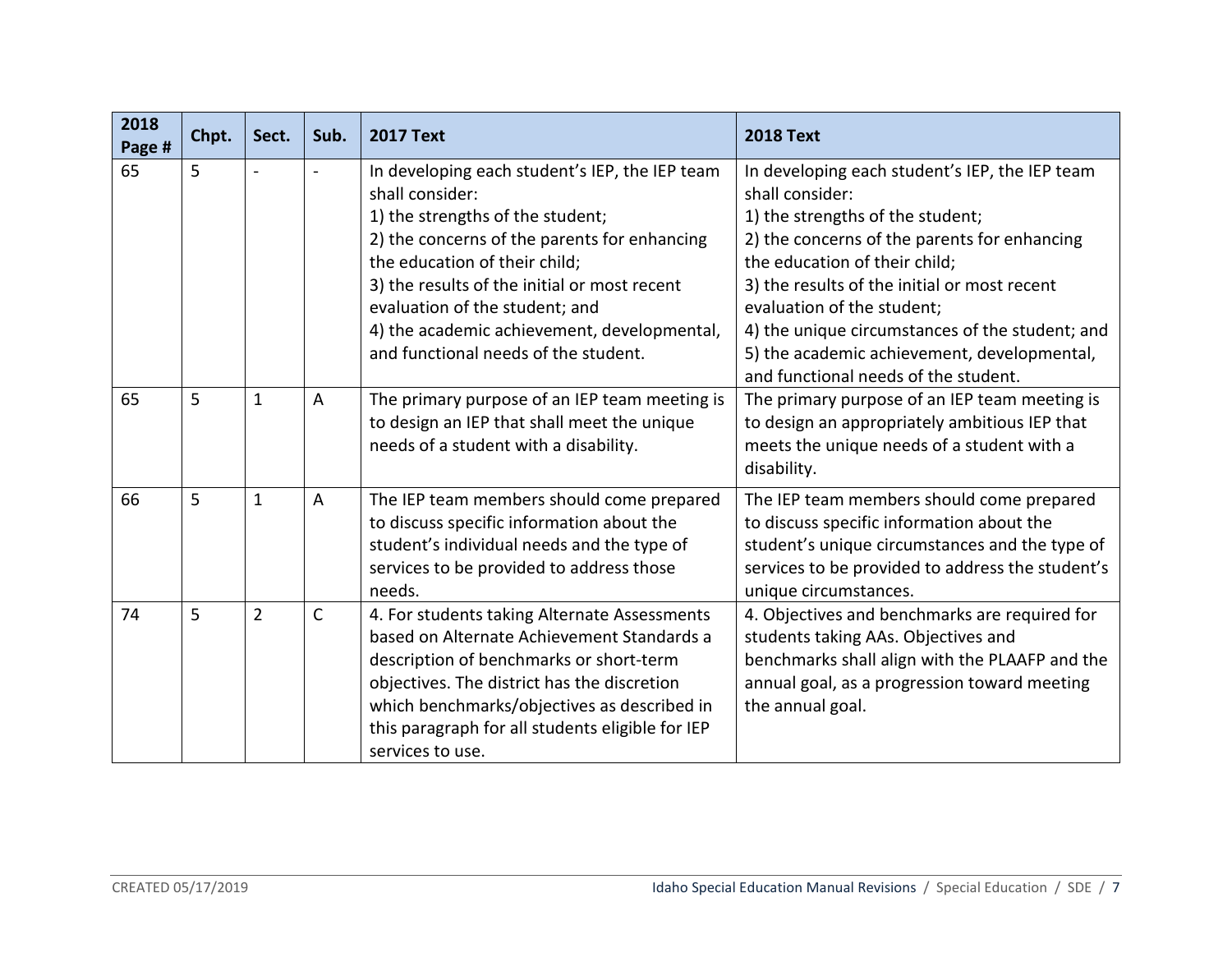| 2018<br>Page # | Chpt. | Sect.          | Sub. | <b>2017 Text</b>                                | <b>2018 Text</b> |
|----------------|-------|----------------|------|-------------------------------------------------|------------------|
| 83             | 5     | $\overline{2}$ | G    | 3. Regular Assessments with Adaptations         | Removed          |
|                |       |                |      | A student may be unable to demonstrate what     |                  |
|                |       |                |      | he or she knows or is able to do without using  |                  |
|                |       |                |      | an adaptation. However, an adaptation           |                  |
|                |       |                |      | inherently circumvents the underlying skills    |                  |
|                |       |                |      | that the test is measuring; therefore, an       |                  |
|                |       |                |      | adaptation always invalidates the assessment    |                  |
|                |       |                |      | result. If an adaptation is included in the IEP |                  |
|                |       |                |      | for statewide and/or district wide              |                  |
|                |       |                |      | assessments, it shall be one that the student   |                  |
|                |       |                |      | uses in completing classroom assignments and    |                  |
|                |       |                |      | assessment activities on a regular basis.       |                  |
|                |       |                |      | Further, the use of an adaptation in statewide  |                  |
|                |       |                |      | and district wide assessments shall be clearly  |                  |
|                |       |                |      | coded on the student's score sheet. The IEP     |                  |
|                |       |                |      | team has the authority to make the decision     |                  |
|                |       |                |      | that a student needs an adaptation in order to  |                  |
|                |       |                |      | participate in statewide and district wide      |                  |
|                |       |                |      | assessments, even though the adaptation will    |                  |
|                |       |                |      | cause the student to score as "not proficient"  |                  |
|                |       |                |      | and to be counted as NOT participating in the   |                  |
|                |       |                |      | assessment under AYP determinations. All IEP    |                  |
|                |       |                |      | team members, including the parent/adult        |                  |
|                |       |                |      | student, shall understand (a) the possible      |                  |
|                |       |                |      | consequences that could result from this        |                  |
|                |       |                |      | decision and (b) its effect on diploma options  |                  |
|                |       |                |      | and post school activities involving education, |                  |
|                |       |                |      | career opportunities, military service, and     |                  |
|                |       |                |      | community participation.                        |                  |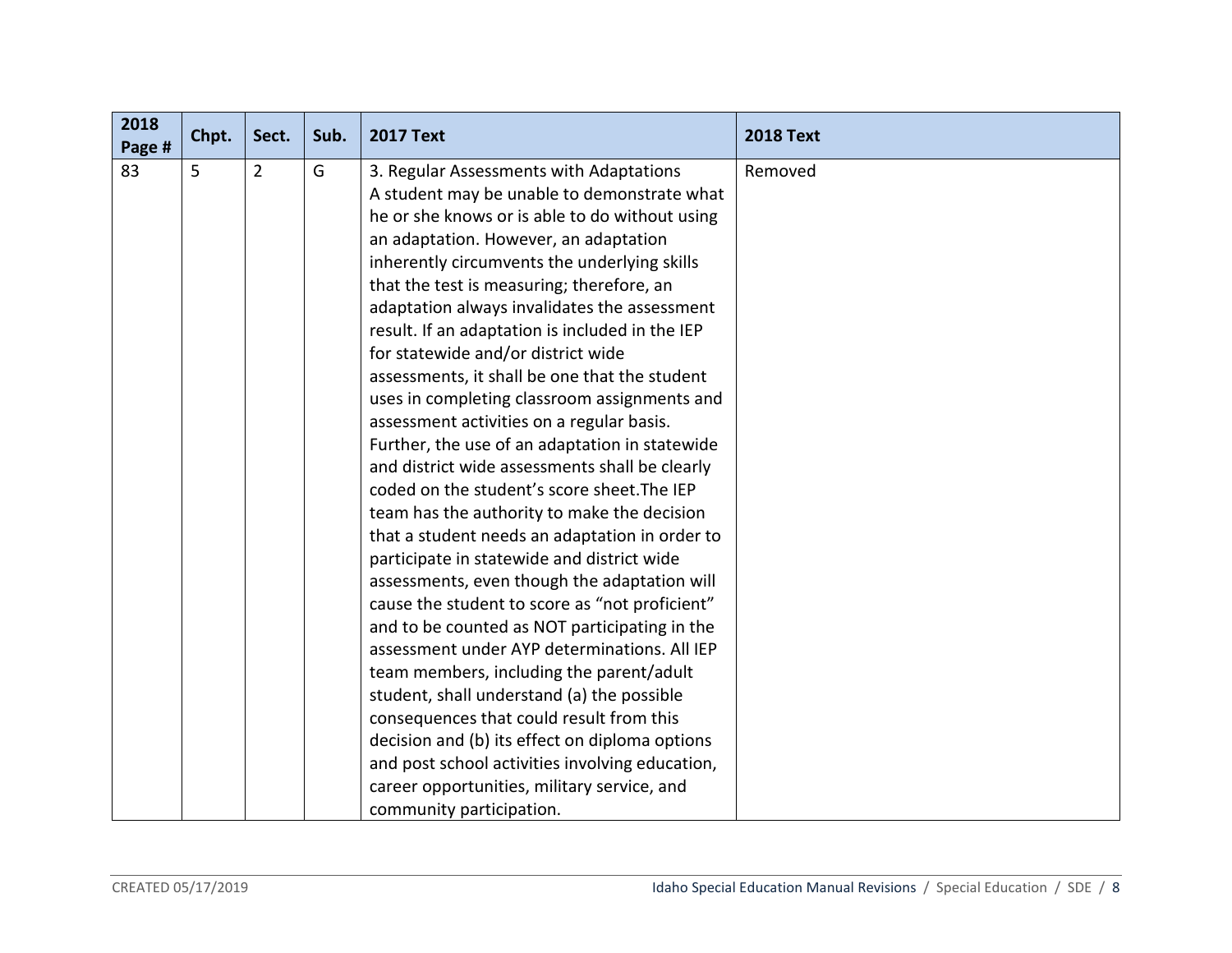| 2018<br>Page # | Chpt. | Sect.          | Sub. | <b>2017 Text</b>                                                                                                                                                                                                                                                                                                                                                        | <b>2018 Text</b>                                                                                                                                                                                                                                                                                                                                                                         |
|----------------|-------|----------------|------|-------------------------------------------------------------------------------------------------------------------------------------------------------------------------------------------------------------------------------------------------------------------------------------------------------------------------------------------------------------------------|------------------------------------------------------------------------------------------------------------------------------------------------------------------------------------------------------------------------------------------------------------------------------------------------------------------------------------------------------------------------------------------|
| 83             | 5     | $\overline{2}$ | G    | 4. Alternative Assessments based on Alternate<br><b>Achievement Standards</b><br>The student cannot participate in some or all<br>of the general assessments, the IEP shall<br>contain a statement that includes the reason<br>the student cannot participate in the general<br>assessment and the alternate assessments-<br>language arts, reading, math or science-in | 3. Alternate Assessments based on Alternate<br>Academic Achievement Standards (AAs)<br>AAs are a statewide testing option intended<br>only for those students with the most<br>significant cognitive impairments, in lieu of the<br>general education assessment, with or without<br>supports and accommodations. Participation in<br>AAs reflects the pervasive nature of a significant |
|                |       |                |      | which the student will participate.<br>a. Students Eligible to Take Alternative<br>Assessments based on Alternate Achievement<br><b>Standards</b>                                                                                                                                                                                                                       | cognitive impairment and requires that a<br>student meet all participation eligibility criteria.<br>Students with the most significant cognitive<br>impairments represent about 1% of the total<br>student population.                                                                                                                                                                   |
|                |       |                |      |                                                                                                                                                                                                                                                                                                                                                                         | The IEP team shall consider a student's<br>participation in AAs on an annual basis using<br>the participation criteria listed below. The IEP<br>team shall document the student's testing<br>status in the appropriate sections of the IEP.<br>a. A student must meet all four of the following                                                                                          |
|                |       |                |      |                                                                                                                                                                                                                                                                                                                                                                         | participation criteria to qualify for the AA.                                                                                                                                                                                                                                                                                                                                            |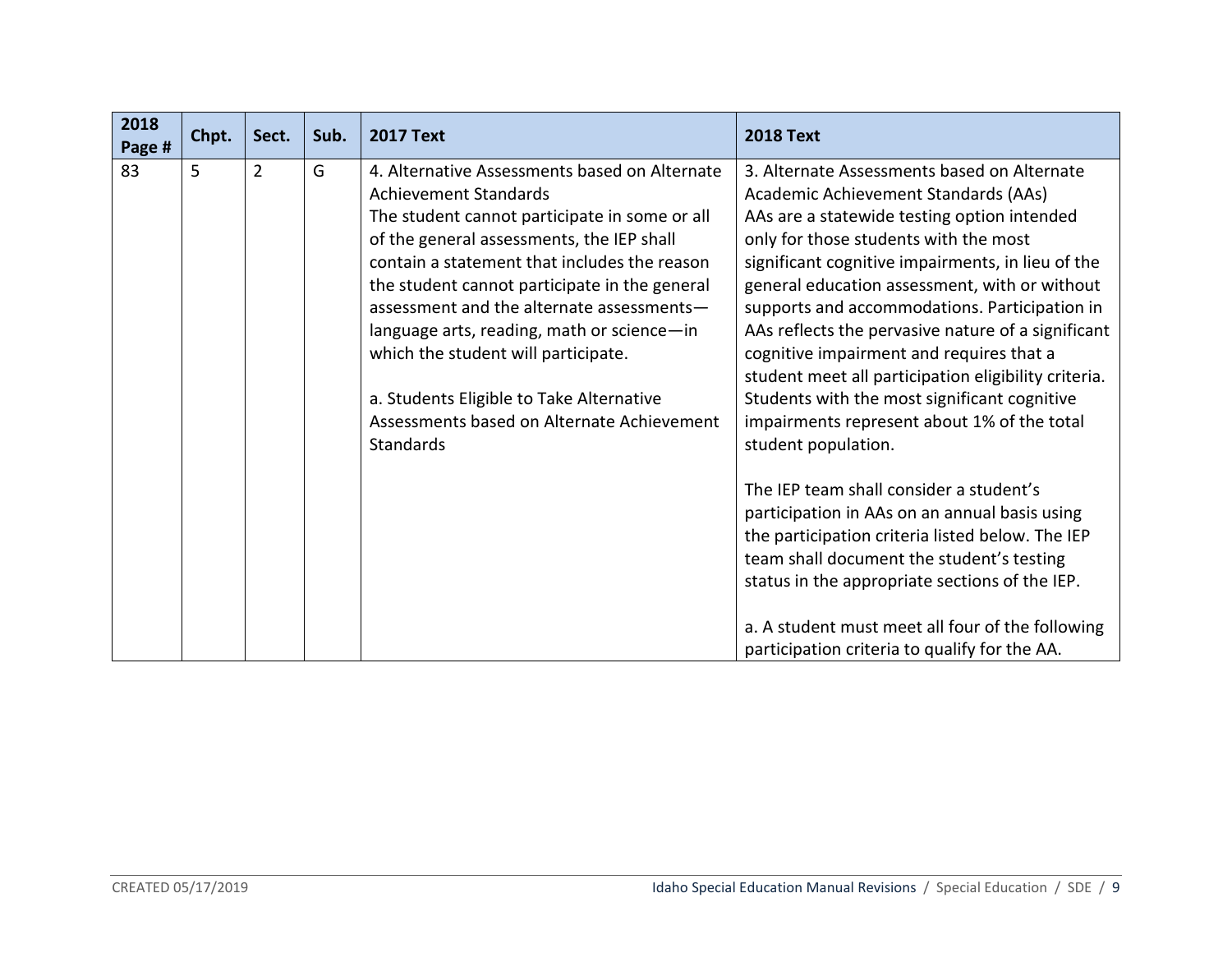| 2018<br>Page # | Chpt. | Sect.          | Sub. | <b>2017 Text</b>                                                                                                                                                                                                                                                                                                                                                                                                                                                                                                                 | <b>2018 Text</b>                                                                                                                                                                                                                                                                                                                                                                                                                                                                                        |
|----------------|-------|----------------|------|----------------------------------------------------------------------------------------------------------------------------------------------------------------------------------------------------------------------------------------------------------------------------------------------------------------------------------------------------------------------------------------------------------------------------------------------------------------------------------------------------------------------------------|---------------------------------------------------------------------------------------------------------------------------------------------------------------------------------------------------------------------------------------------------------------------------------------------------------------------------------------------------------------------------------------------------------------------------------------------------------------------------------------------------------|
| 84             | 5     | $\overline{2}$ | G    | 1) The student's demonstrated cognitive ability<br>and adaptive behavior prevent completion of<br>the general academic curriculum even with<br>program accommodations and/or<br>adaptations; 2) The student's course of study is<br>primarily functional-skill and living-skill<br>oriented (typically not measured by State or<br>district assessments); and 3) The student is<br>unable to acquire, maintain, or generalize skills<br>in multiple settings and to demonstrate<br>performance of these skills without intensive | 1) The student has a significant cognitive<br>impairment.2) The student is receiving<br>academic instruction that is aligned with the<br>Idaho Extended Content Standards.a) The<br>student's instruction and IEP<br>goals/objectives/benchmarks address<br>knowledge and skills that are appropriate and<br>challenging for the student.3) The student's<br>course of study is primarily adaptive skills<br>oriented typically not measured by state or<br>district assessments.a) Adaptive skills are |
|                |       |                |      | and frequent individualized instruction.                                                                                                                                                                                                                                                                                                                                                                                                                                                                                         | essential to living independently and<br>functioning safely in daily life, and include, but<br>are not limited to motor skills, socialization,<br>communication, personal care, self-direction,<br>functional academics, and personal health and<br>safety.                                                                                                                                                                                                                                             |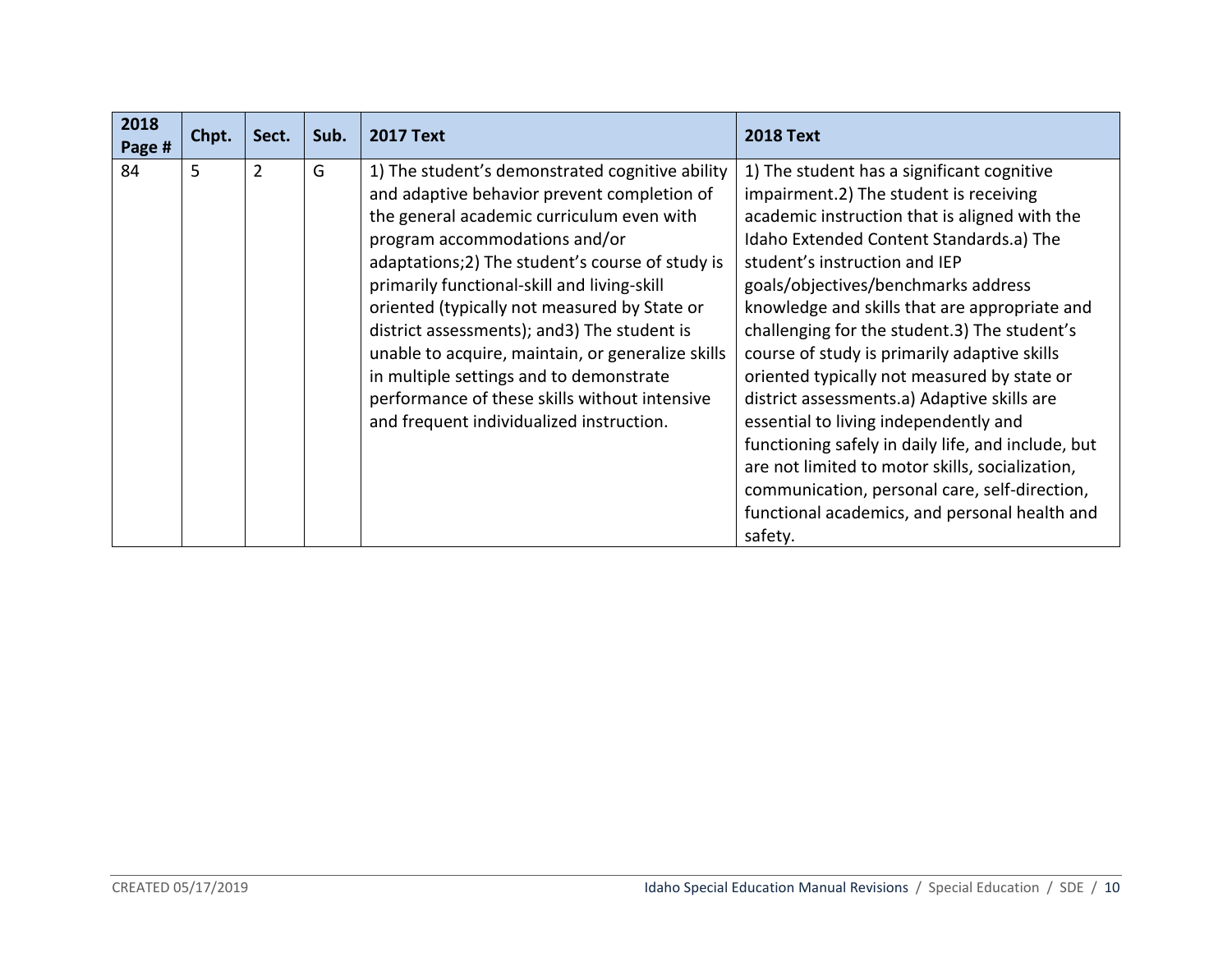| 2018<br>Page # | Chpt. | Sect.          | Sub. | <b>2017 Text</b> | <b>2018 Text</b>                                                                                                                                                                                                                                                                     |
|----------------|-------|----------------|------|------------------|--------------------------------------------------------------------------------------------------------------------------------------------------------------------------------------------------------------------------------------------------------------------------------------|
| 84             | 5     | $\overline{2}$ | G    |                  | 4) The student requires extensive direct<br>individualized instruction and substantial<br>supports to achieve measurable gains in the<br>grade- and age-appropriate curriculum.                                                                                                      |
|                |       |                |      |                  | a) The student consistently requires<br>individualized instruction in core academic and<br>adaptive skills at a substantially lower level<br>relative to other peers with disabilities.                                                                                              |
|                |       |                |      |                  | b) It is extremely difficult for the student to<br>acquire, maintain, generalize, and apply<br>academic and adaptive skills in multiple<br>settings, across all content areas, even with<br>high-quality extensive/intensive pervasive,<br>frequent, and individualized instruction. |
|                |       |                |      |                  | c) The student requires pervasive supports,<br>substantially adapted materials, and<br>individualized methods of accessing information<br>in alternative ways to acquire, maintain,<br>generalize, demonstrate, and transfer skills<br>across multiple settings.                     |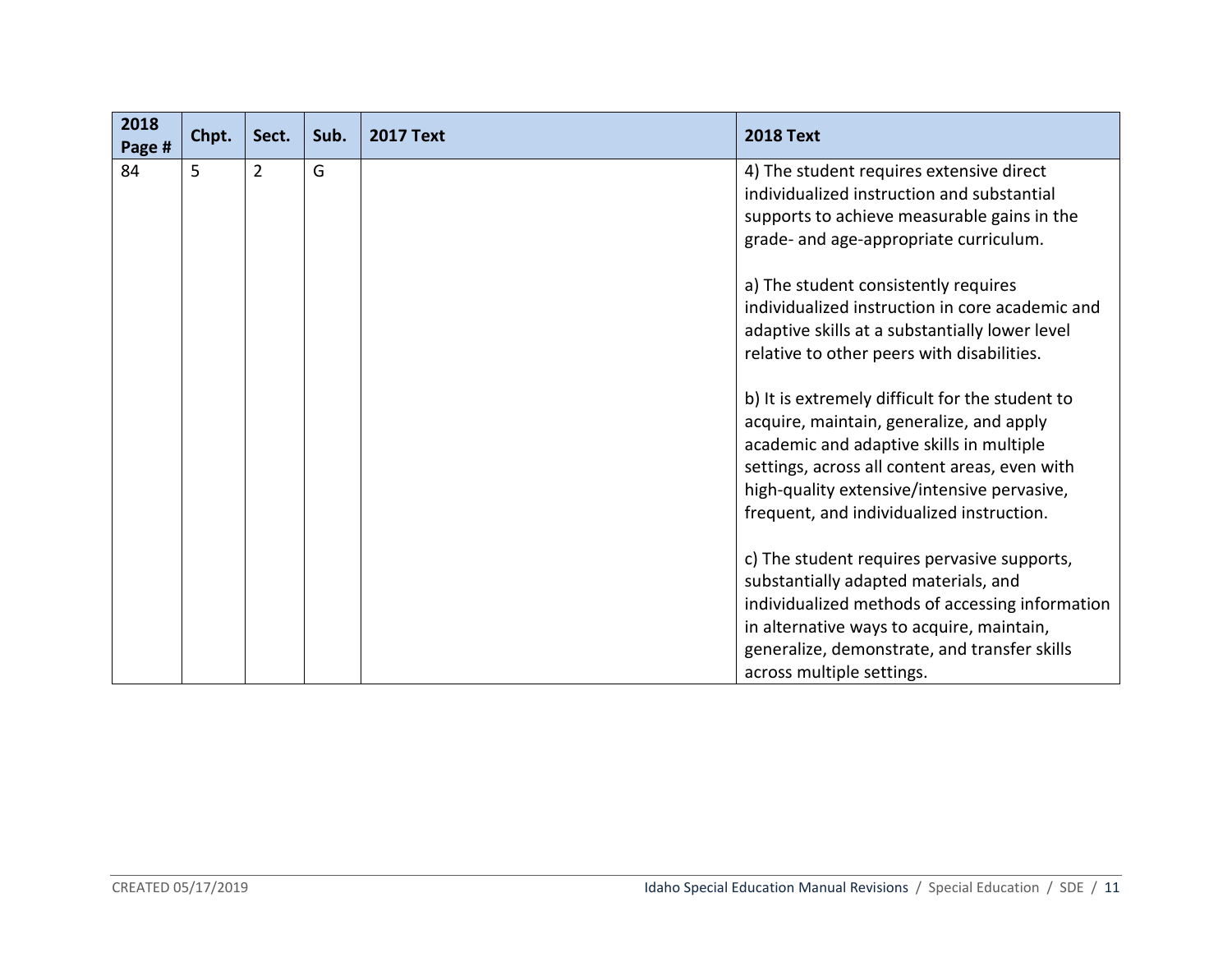| 2018<br>Page # | Chpt. | Sect.          | Sub. | <b>2017 Text</b>                                                                                                                                                                                                                                                                                                                                                                                                                                                                                                                                                        | <b>2018 Text</b>                                                                                                                                                                                                                                                                                                                                                                                                                                                                                                                                                                                                                                                                                                                                                                                                                                                                                                                                                                 |
|----------------|-------|----------------|------|-------------------------------------------------------------------------------------------------------------------------------------------------------------------------------------------------------------------------------------------------------------------------------------------------------------------------------------------------------------------------------------------------------------------------------------------------------------------------------------------------------------------------------------------------------------------------|----------------------------------------------------------------------------------------------------------------------------------------------------------------------------------------------------------------------------------------------------------------------------------------------------------------------------------------------------------------------------------------------------------------------------------------------------------------------------------------------------------------------------------------------------------------------------------------------------------------------------------------------------------------------------------------------------------------------------------------------------------------------------------------------------------------------------------------------------------------------------------------------------------------------------------------------------------------------------------|
| 85             | 5     | $\overline{2}$ | G    | b. Students Not Eligible to Take Alternative<br>Assessments based on Alternate Achievement<br>Standards.<br>c. Students are not to be included in<br>Alternative Assessments based on Alternate<br>Achievement Standards for any of the<br>following reasons:<br>1) The only determining factor is that the<br>student has an IEP;<br>2) The student is academically behind because<br>of excessive absences or lack of instruction; or<br>3) The student is unable to complete the<br>general academic curriculum because of<br>socioeconomic or cultural differences. | b. Students shall not qualify to participate in<br>Alternate Assessments based on Alternate<br>Achievement Standards solely based on any of<br>the following reasons:<br>1) Having a disability<br>2) Poor attendance or extended absences<br>3) Native language/social, cultural or economic<br>differences<br>4) Expected poor performance or past<br>basic/below basic performance on the regular<br>education assessment<br>5) Academic and other services student receives<br>6) Educational environment or instructional<br>setting<br>7) Percent of time receiving special education<br>services<br>8) English Language Learner (ELL) status<br>9) Low reading level/achievement level<br>10) Anticipated disruptive behavior<br>11) Impact of student scores on the<br>accountability system<br>12) Administrative decision<br>13) Anticipated emotional distress<br>14) Need for accommodations (e.g., assistive<br>technology/AAC) to participate in the<br>assessment |
| 88             | 5     | $\overline{2}$ | К    | a. present levels of academic and/or functional<br>performance based on an average age<br>appropriate transition evaluation;                                                                                                                                                                                                                                                                                                                                                                                                                                            | a. present levels of academic and/or functional<br>performance and a functional vocational<br>evaluation where appropriate;                                                                                                                                                                                                                                                                                                                                                                                                                                                                                                                                                                                                                                                                                                                                                                                                                                                      |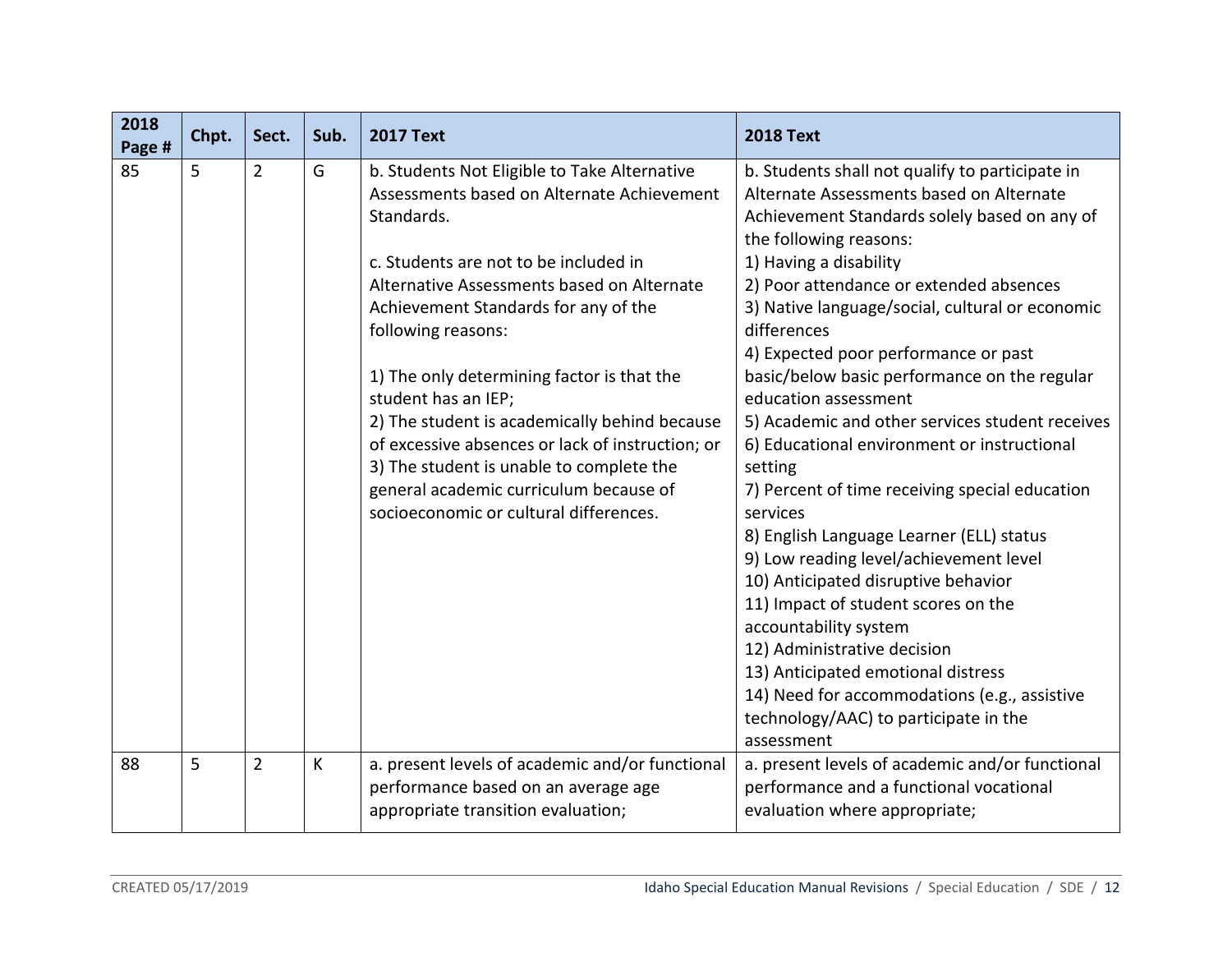| 2018<br>Page # | Chpt.          | Sect. | Sub.           | <b>2017 Text</b>                                                                                                                                                                                                                                                                                                                                                         | <b>2018 Text</b>                                                                                                                                                                                                                                                                                                                                                                                                                                                                                                                           |
|----------------|----------------|-------|----------------|--------------------------------------------------------------------------------------------------------------------------------------------------------------------------------------------------------------------------------------------------------------------------------------------------------------------------------------------------------------------------|--------------------------------------------------------------------------------------------------------------------------------------------------------------------------------------------------------------------------------------------------------------------------------------------------------------------------------------------------------------------------------------------------------------------------------------------------------------------------------------------------------------------------------------------|
|                |                |       |                | b. appropriate measurable postsecondary<br>goals based upon age appropriate transition<br>assessments related to training, education,<br>employment, and where appropriate,<br>independent living skills;<br>c. transition services, including courses of<br>study, that will reasonably enable the student<br>in reaching postsecondary goals identified on<br>the IEP; | b. appropriate measurable postsecondary goals<br>based upon age appropriate transition<br>assessments related to training, education,<br>employment, and where appropriate,<br>independent living skills;<br>c. transition services, including a course of<br>study, that will reasonably enable the student in<br>reaching postsecondary goals identified on the<br>IEP which may include postsecondary education<br>and training, employment and career<br>counseling, community participation,<br>independent living or adult services; |
| 103            | $\overline{7}$ | 1     | $\overline{A}$ | a. provide the parent/adult student with<br>written notice of the district's obligation to<br>provide special education services ends when<br>the student obtains a regular high school<br>diploma; and                                                                                                                                                                  | a. provide the parent/adult student with<br>written notice of the district's obligation to<br>provide special education services ends when<br>the student has met the Idaho High School<br>Graduation and such applicable district<br>requirements; and                                                                                                                                                                                                                                                                                    |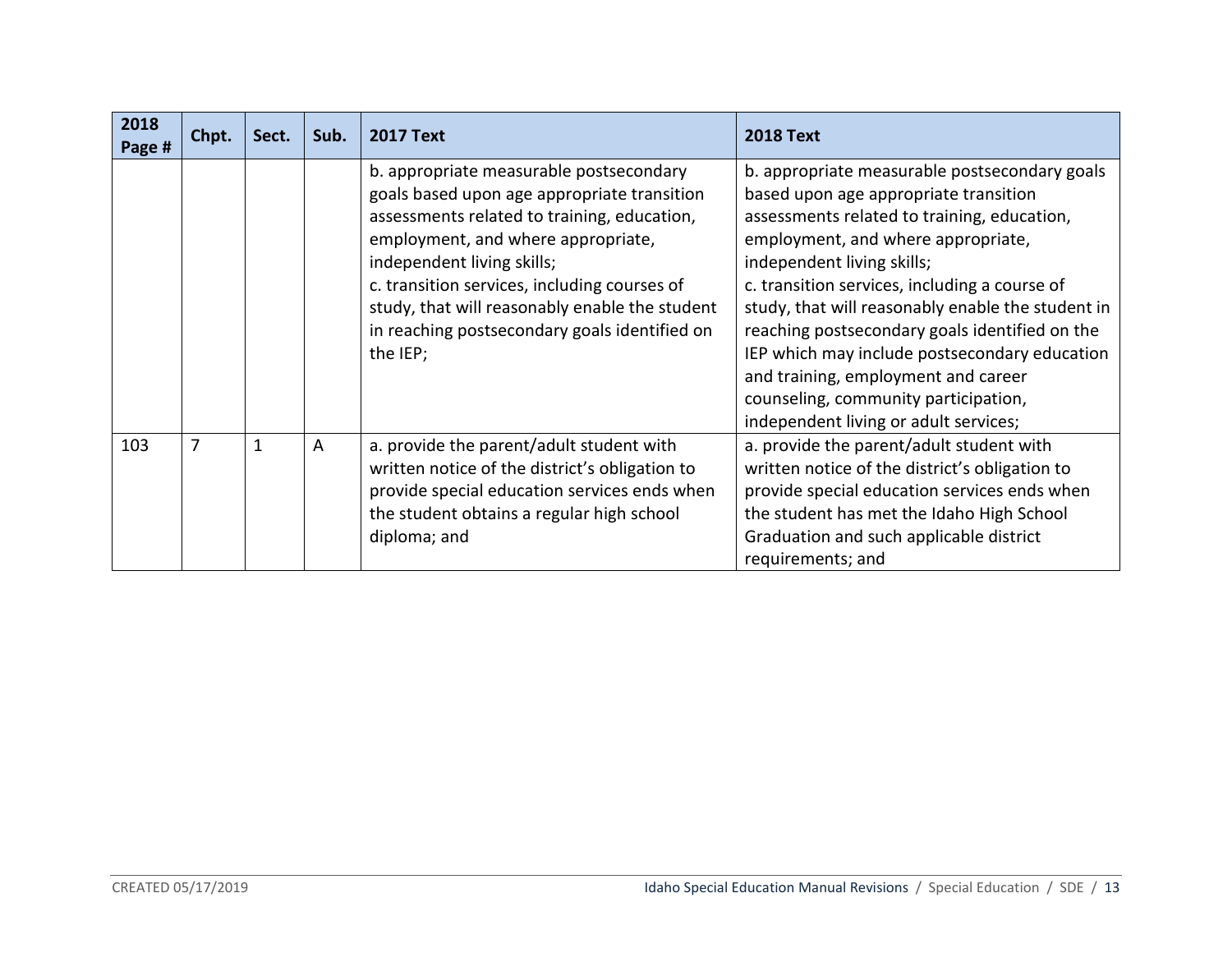| 2018<br>Page # | Chpt. | Sect.          | Sub. | <b>2017 Text</b>                                                                                                                                                                                                                                                                                                                                                                                                                                                                                                                                                                                                                                                                                                                                                                                                                                                                                                                                                                                                                                                                                                                                                                                                   | <b>2018 Text</b> |
|----------------|-------|----------------|------|--------------------------------------------------------------------------------------------------------------------------------------------------------------------------------------------------------------------------------------------------------------------------------------------------------------------------------------------------------------------------------------------------------------------------------------------------------------------------------------------------------------------------------------------------------------------------------------------------------------------------------------------------------------------------------------------------------------------------------------------------------------------------------------------------------------------------------------------------------------------------------------------------------------------------------------------------------------------------------------------------------------------------------------------------------------------------------------------------------------------------------------------------------------------------------------------------------------------|------------------|
| 106            | 7     | $\overline{2}$ | A    | 3) Adaptations of any district or State<br>graduation requirement shall be stated on the<br>student's IEP. The team shall discuss with the<br>parents the effect of adaptations on regular<br>education diploma and FAPE.<br>5. Demonstration of Proficiency of State<br><b>Content Standards State Board of Education</b><br>rule (IDAPA 08.02.03.105.06) requires that<br>each student achieve a proficient or advanced<br>score on the Grade 10 Idaho Standards<br>Achievement Test (ISAT) in math reading and<br>language usage in order to graduate. Each<br>student's IEP will include a statement of how<br>the student will demonstrate proficiency on<br>the Grade 10 Idaho Standards Achievement<br>Test as a condition of graduation. If the<br>method to demonstrate proficiency is different<br>than meeting proficient or advanced scores on<br>the high school ISAT or the ISAT-Alt, a student<br>with an IEP may meet this requirement by:<br>a. achieving the proficient or advanced score<br>on the Idaho Standard Achievement Test<br>(ISAT) or, for eligible students, on the Idaho<br>Standard Achievement Test - Alternate (ISAT-<br>Alt); or<br>b. demonstrating proficiency on the content | Removed          |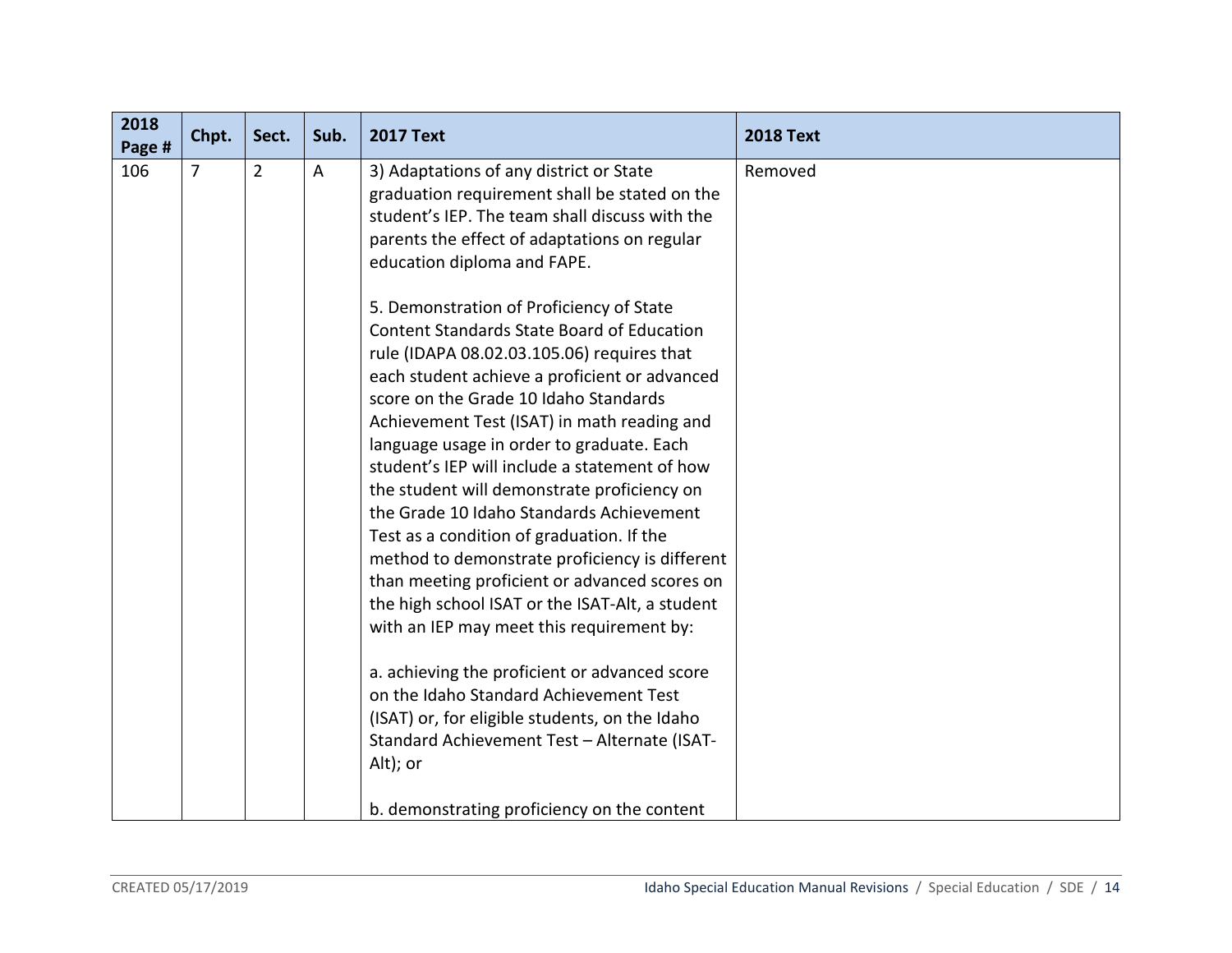| 2018<br>Page # | Chpt. | Sect. | Sub. | <b>2017 Text</b>                                                                                                                                                           | <b>2018 Text</b> |
|----------------|-------|-------|------|----------------------------------------------------------------------------------------------------------------------------------------------------------------------------|------------------|
|                |       |       |      | standards through some other locally<br>established plan; or                                                                                                               |                  |
|                |       |       |      | c. having an IEP that outlines alternate<br>requirements for graduation or documents<br>assessment adaptations (adaptations that will<br>invalidate the assessment score). |                  |
|                |       |       |      |                                                                                                                                                                            |                  |
|                |       |       |      |                                                                                                                                                                            |                  |
|                |       |       |      |                                                                                                                                                                            |                  |
|                |       |       |      |                                                                                                                                                                            |                  |
|                |       |       |      |                                                                                                                                                                            |                  |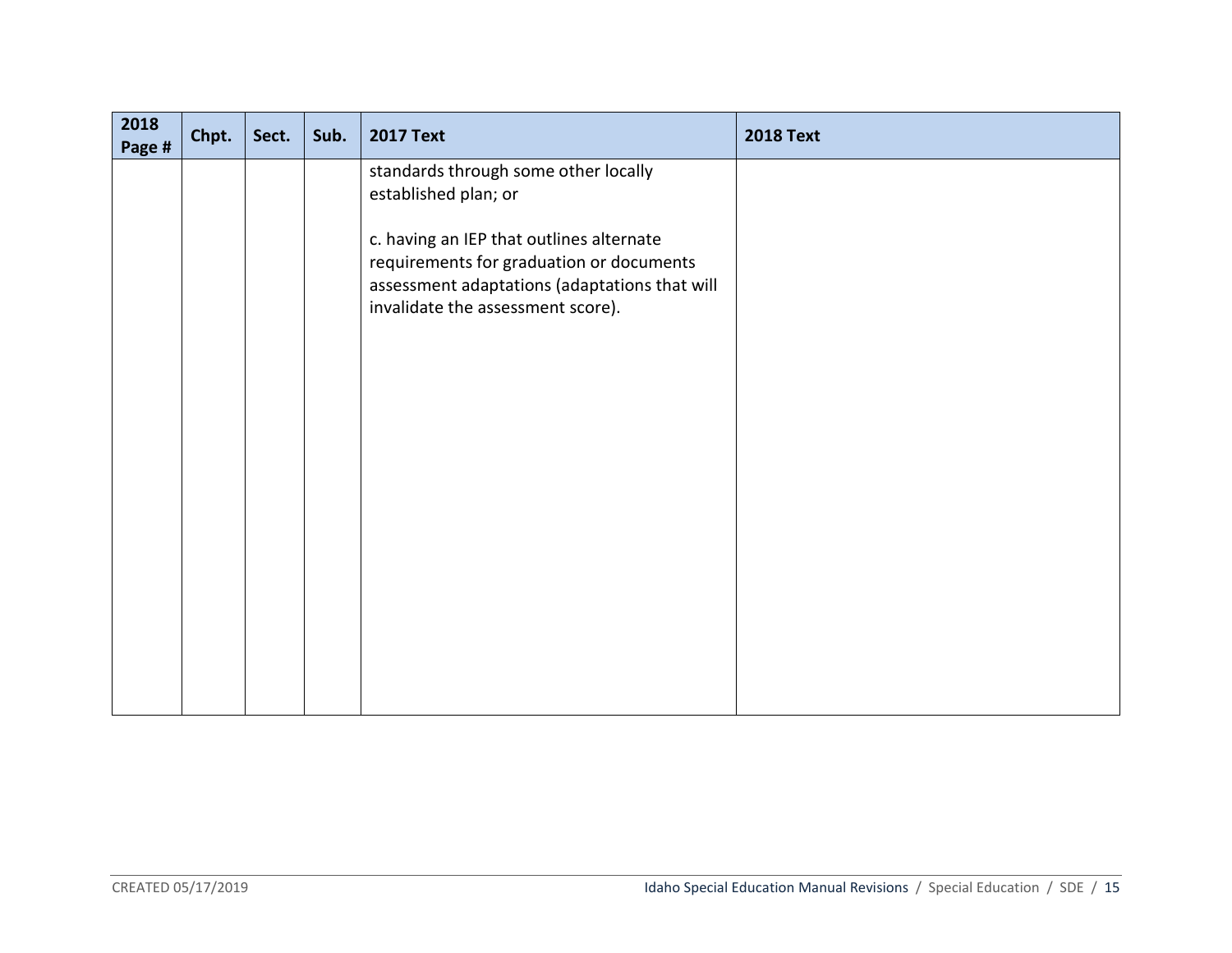| 2018<br>Page # | Chpt. | Sect.          | Sub.           | <b>2017 Text</b>                                                                                                                                                                                                                                                                                                                                                                                                                                                                                                                                                                                                                                                                                                                                   | <b>2018 Text</b>                                                                                                                                                                                                                                                                                                                                                                                                                                                                                                                                                                                                                                                                                                                     |
|----------------|-------|----------------|----------------|----------------------------------------------------------------------------------------------------------------------------------------------------------------------------------------------------------------------------------------------------------------------------------------------------------------------------------------------------------------------------------------------------------------------------------------------------------------------------------------------------------------------------------------------------------------------------------------------------------------------------------------------------------------------------------------------------------------------------------------------------|--------------------------------------------------------------------------------------------------------------------------------------------------------------------------------------------------------------------------------------------------------------------------------------------------------------------------------------------------------------------------------------------------------------------------------------------------------------------------------------------------------------------------------------------------------------------------------------------------------------------------------------------------------------------------------------------------------------------------------------|
| 123            | 9     | $\overline{2}$ | $\overline{A}$ | a. If the private school official wishes to submit<br>a complaint, the official will provide the basis<br>of the complaint to the SDE.<br>b. The district will forward the appropriate<br>documentation to the SDE.                                                                                                                                                                                                                                                                                                                                                                                                                                                                                                                                | a. If the private school official wishes to submit<br>a complaint, the official will provide the basis of<br>the complaint to the SDE consistent with the<br>procedures provided in Chapter 13.<br>b. In response the district will forward the                                                                                                                                                                                                                                                                                                                                                                                                                                                                                      |
|                |       |                |                | c. The SDE will render a written decision                                                                                                                                                                                                                                                                                                                                                                                                                                                                                                                                                                                                                                                                                                          | appropriate documentation to the SDE.                                                                                                                                                                                                                                                                                                                                                                                                                                                                                                                                                                                                                                                                                                |
|                |       |                |                | whether the district complied with the<br>consultation process requirements.                                                                                                                                                                                                                                                                                                                                                                                                                                                                                                                                                                                                                                                                       | c. The SDE will render a written decision<br>determining whether the district complied with<br>the consultation process requirements and<br>provide the decision to the district and private<br>school official.                                                                                                                                                                                                                                                                                                                                                                                                                                                                                                                     |
| 137            | 10    | $\mathbf{1}$   |                | IDEA requires increased accountability for<br>programs serving students with disabilities.<br>Monitoring priorities include both<br>performance and compliance goals.<br>Accountability areas established by IDEA<br>include a free appropriate public education<br>(FAPE) in the least restrictive environment<br>(LRE), Effective General Supervision, and<br>Disproportionality. Each priority area<br>encompasses specific performance indicators.<br>These indicators include both performance<br>and compliance components. Data on those<br>indicators shall be collected, submitted to the<br>State Department of Education (SDE), and<br>publicly reported annually. That data shall be<br>used to evaluate the effectiveness of programs | The Idaho State Department of Education (SDE)<br>is responsible for the design and<br>implementation of a system of general<br>supervision that monitors the fulfillment of the<br>Individuals with Disabilities Education Act (IDEA)<br>of 2007. The activities under the Idaho Special<br><b>Education Results Driven Accountability (RDA)</b><br>Monitoring System monitor local education<br>agencies (LEAs) for results and compliance.<br>Based on stakeholder input, the monitoring<br>system includes a focus on providing supports<br>to LEAs to meet the requirements of IDEA.<br>The Guiding Principles of the Results Driven<br>Accountability Monitoring System are:<br>A. Improving educational results and functional |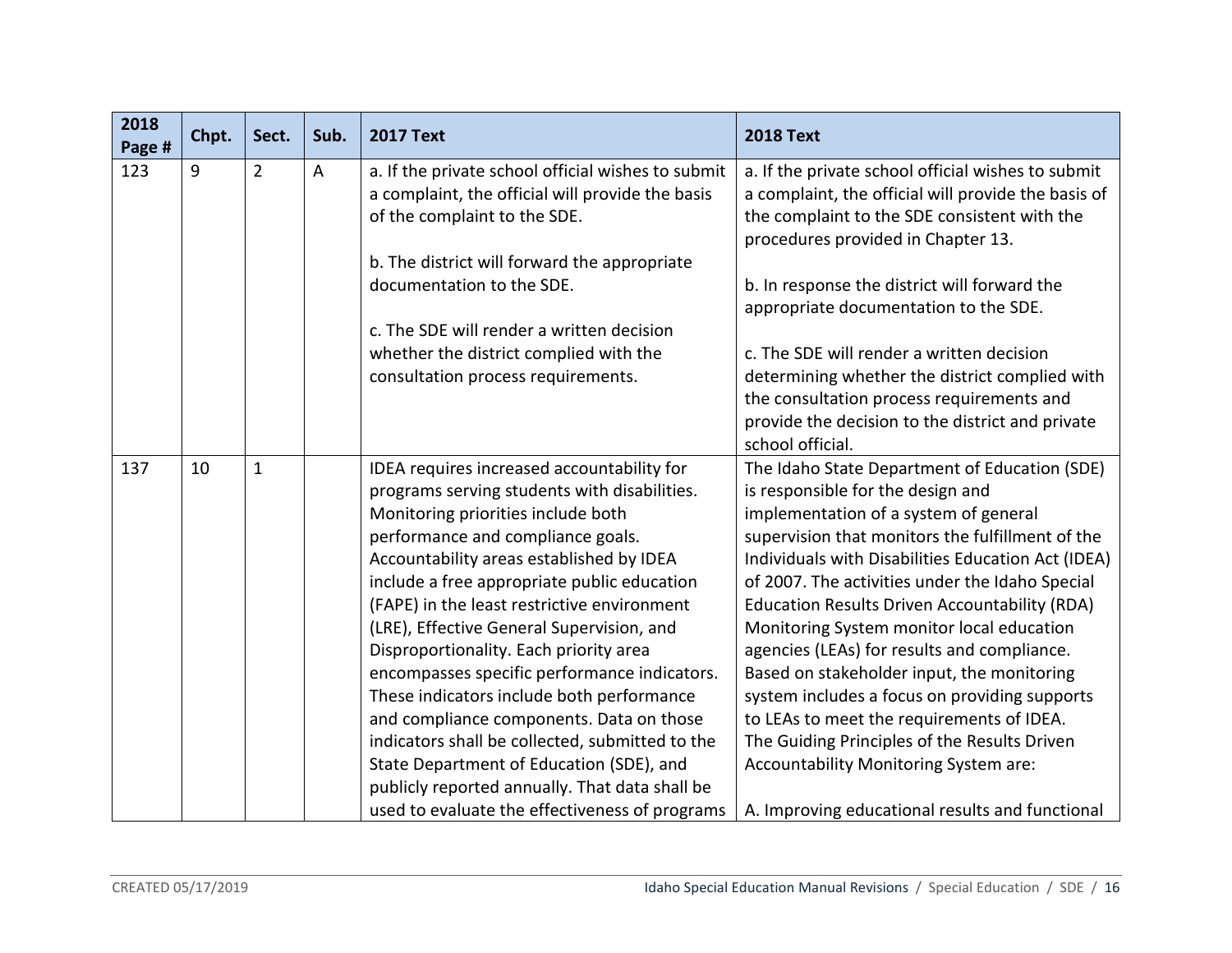| 2018<br>Page # | Chpt. | Sect. | Sub.         | <b>2017 Text</b>                                                                                                                                                  | <b>2018 Text</b>                                                                                                                                                                                                                                                                                                                                                                                                                                                                                                                                                                                     |
|----------------|-------|-------|--------------|-------------------------------------------------------------------------------------------------------------------------------------------------------------------|------------------------------------------------------------------------------------------------------------------------------------------------------------------------------------------------------------------------------------------------------------------------------------------------------------------------------------------------------------------------------------------------------------------------------------------------------------------------------------------------------------------------------------------------------------------------------------------------------|
|                |       |       |              | and identify strategies to improve student<br>outcomes.                                                                                                           | outcomes for all students with disabilities, and<br>ensuring that Idaho meets the program<br>required by IDEA, with a particular emphasis on<br>those requirements that are most closely<br>related to improving education results for<br>students with disabilities.                                                                                                                                                                                                                                                                                                                                |
|                |       |       |              |                                                                                                                                                                   | B. The RDA Monitoring System provides the<br>framework for the SDE to partner with (LEAs to<br>be mutually responsible for student outcomes<br>and is designed to guide and support districts in<br>their pursuit of preparing students with<br>disabilities to persevere in life and be ready for<br>college and careers. To meet the general<br>supervision requirements, the SDE will conduct<br>an annual review of each LEA's performance on<br>a pre-identified set of results and compliance<br>indicators and special conditions areas. Data<br>from the annual review will be compiled into |
| 142            | 10    | 3     | $\mathsf{C}$ | A special education paraprofessional working<br>in a Title I school-wide program shall be<br>qualified as demonstrated by the<br>competencies listed in the ESEA: | the RDA Determination Report.<br>A special education paraprofessional as follows:<br>1. All paraprofessionals must have a secondary<br>school diploma or its recognized equivalent.                                                                                                                                                                                                                                                                                                                                                                                                                  |
|                |       |       |              | 1. All Title I paraprofessionals must have a<br>secondary school diploma or its recognized<br>equivalent.                                                         | 2. Additionally, except as noted below,<br>paraprofessionals must have:<br>a. Completed two years of study at an<br>institution of higher education; or                                                                                                                                                                                                                                                                                                                                                                                                                                              |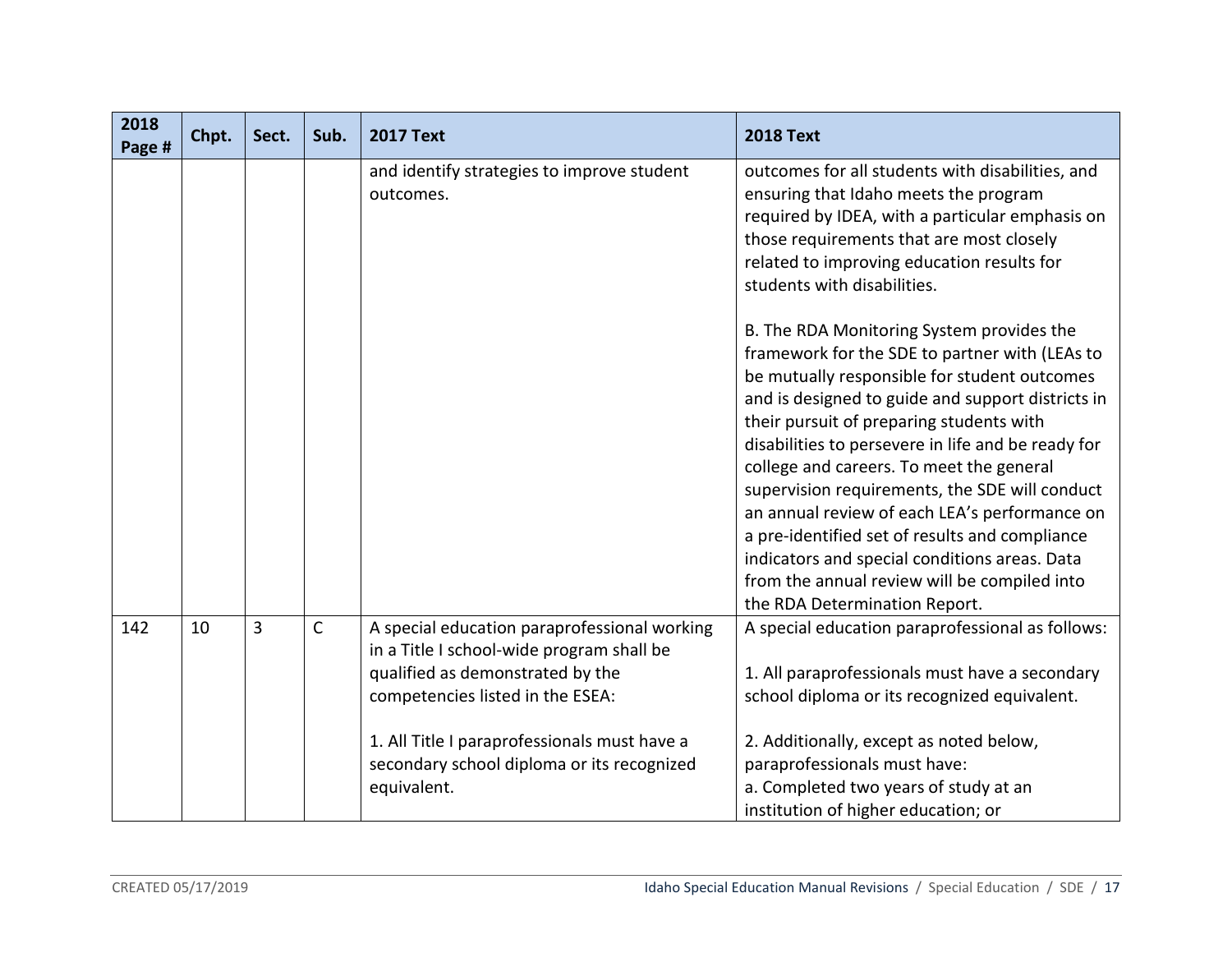| 2018<br>Page # | Chpt. | Sect.          | Sub. | <b>2017 Text</b>                                                                                                                                                                                                                                                                                                                                    | <b>2018 Text</b>                                                                                                                                                                                                                                                                                                                                                                                                       |
|----------------|-------|----------------|------|-----------------------------------------------------------------------------------------------------------------------------------------------------------------------------------------------------------------------------------------------------------------------------------------------------------------------------------------------------|------------------------------------------------------------------------------------------------------------------------------------------------------------------------------------------------------------------------------------------------------------------------------------------------------------------------------------------------------------------------------------------------------------------------|
|                |       |                |      | 2. Additionally, except as noted below,<br>paraprofessionals hired after January 8, 2002,<br>and working in a program supported with Title<br>I, Part A funds must have:<br>a. Completed two years of study at an<br>institution of higher education (In Idaho, this is<br>thirty-two (32) credits from an accredited<br>university or college); or |                                                                                                                                                                                                                                                                                                                                                                                                                        |
| 159            | 11    | 4              | F    | 1. If the objection is postmarked or hand<br>delivered within ten (10) calendar days of the<br>date the parent/adult student received the<br>written notice, the changes to which the<br>parent/adult student objects cannot be<br>implemented                                                                                                      | 1. If the objection is postmarked or hand<br>delivered within ten (10) calendar days of the<br>date the parent/adult student received the<br>written notice, the changes to which the<br>parent/adult student objects cannot be<br>implemented for fifteen (15) calendar days or<br>as extended through mutual agreement by the<br>district and parent/adult student while the<br>parties work to resolve the dispute. |
| 214            | 12    | $\overline{2}$ | B    | 2. In determining whether to grant a district's<br>request to place a student in an IAES, the<br>hearing officer must determine that the IAES<br>proposed by district personnel in consultation<br>with the student's special education teacher or<br>the IEP team is appropriate.                                                                  | 2. In determining whether to grant a district's<br>request to place a student in an IAES, the<br>hearing officer must determine that the IAES<br>proposed by the IEP team is appropriate.                                                                                                                                                                                                                              |
| 227            | 13    | $\mathbf{1}$   | A    | A. Definition of Facilitation<br>Facilitation is a voluntary process during which<br>dispute resolution contracted individual or<br>individuals facilitate an IEP team meeting or<br>other IDEA-related meeting. The role of the<br>facilitator is to help team members,                                                                            | A. Definition of Facilitation<br>Facilitation is a voluntary process during which<br>dispute resolution contracted individual or<br>individuals facilitate an IEP team meeting or<br>other IDEA-related meeting. The role of the<br>facilitator is to help the IEP team members,                                                                                                                                       |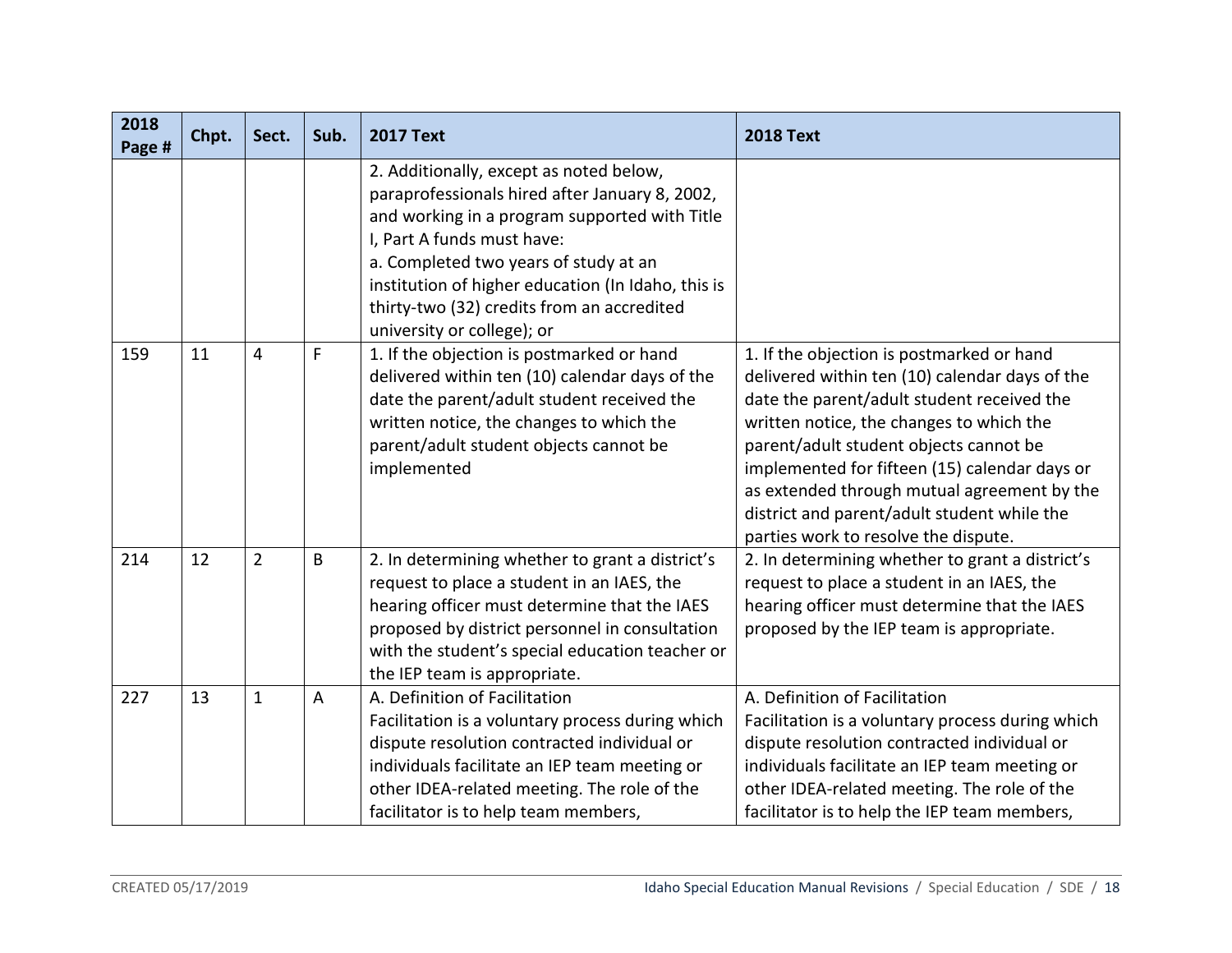| 2018<br>Page # | Chpt. | Sect. | Sub. | <b>2017 Text</b>                                                                                                                                                                                                                                                                                                                                                                                                                                                                                                                                                                                                                                                                     | <b>2018 Text</b>                                                                                                                                                                                                                                                                                                                                                                                                                                                                                                                                                                                                                                                                                                                                                                                                                                                                                                                                                        |
|----------------|-------|-------|------|--------------------------------------------------------------------------------------------------------------------------------------------------------------------------------------------------------------------------------------------------------------------------------------------------------------------------------------------------------------------------------------------------------------------------------------------------------------------------------------------------------------------------------------------------------------------------------------------------------------------------------------------------------------------------------------|-------------------------------------------------------------------------------------------------------------------------------------------------------------------------------------------------------------------------------------------------------------------------------------------------------------------------------------------------------------------------------------------------------------------------------------------------------------------------------------------------------------------------------------------------------------------------------------------------------------------------------------------------------------------------------------------------------------------------------------------------------------------------------------------------------------------------------------------------------------------------------------------------------------------------------------------------------------------------|
|                |       |       |      | communicate more effectively and efficiently.<br>Facilitation supports early dispute resolution<br>by providing assistance to the team before a<br>conflict develops into a formal dispute. A<br>facilitator is trained to help teams focus on key<br>issues and move toward productive outcomes.<br>Because the facilitator is not a member of the<br>team, he or she can act as a neutral and<br>impartial third-party providing balance, offer<br>an outsider's perspective on the process, and<br>help parties to be heard and understood by<br>the rest of the team. Note: A facilitator will not<br>be responsible for creating or documenting<br>agreements made by the team. | including the parents/adult student and the<br>student (when appropriate), communicate<br>more effectively and efficiently. Facilitation<br>supports early dispute resolution by providing<br>assistance to the IEP team before a conflict<br>develops into a formal dispute. A facilitator is<br>trained to help IEP teams collaboratively plan<br>for the IEP team meeting, focus on key issues<br>and move toward productive outcomes.<br>Because the facilitator is not a member of the<br>IEP team, he or she can act as a neutral and<br>impartial third-party providing balance, offer an<br>outsider's perspective on the process, and help<br>parties to be heard and understood by the rest<br>of the IEP team. Note: A facilitator will not be<br>responsible for creating or documenting<br>decisions made by the IEP team or in any other<br>IDEA related meeting.<br>Facilitation is offered at no charge to the district<br>or the parent/adult student. |
| 230            | 13    | 3     | B    | 2. Mediation is automatically offered when a<br>state complaint involving an individual student<br>or a request for a due process hearing has<br>been filed. Mediation cannot be used to delay<br>the state complaint process or a due process<br>hearing timelines                                                                                                                                                                                                                                                                                                                                                                                                                  | 2. Mediation is automatically offered when a<br>state complaint involving an individual student<br>or a request for a due process hearing has been<br>filed. Mediation cannot be used to delay the<br>state complaint process or a due process<br>hearing timelines unless the parent/adult child<br>and the district agree in writing to extend the<br>60 day timeline. The complaint timeline cannot<br>be extended beyond 90 days.                                                                                                                                                                                                                                                                                                                                                                                                                                                                                                                                   |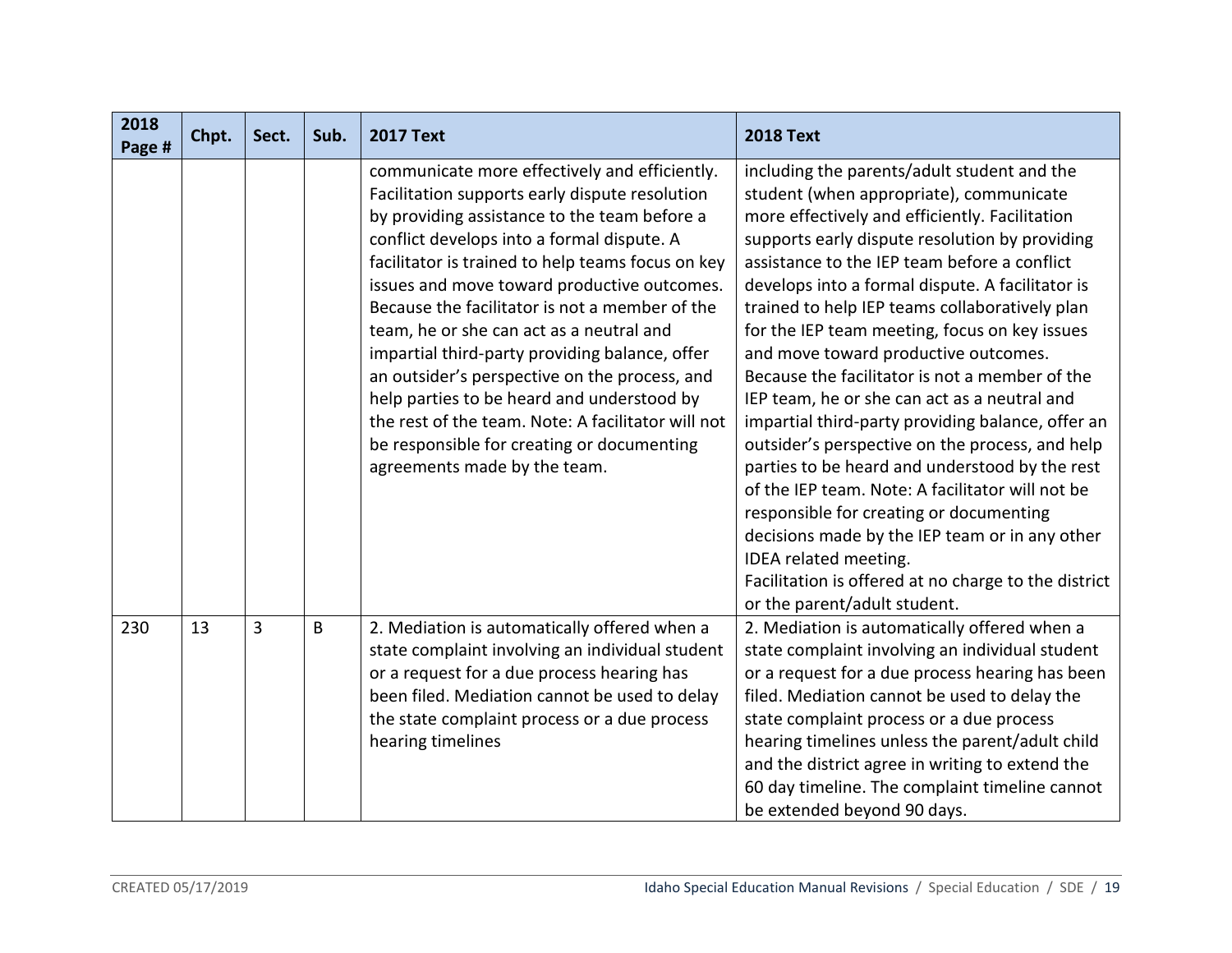| 2018<br>Page # | Chpt. | Sect. | Sub. | <b>2017 Text</b>                                                                                                                                                    | <b>2018 Text</b>                                                                                                                                                                                                                                                                                                                                                                                                                                                                                                                                                                                                                                                                                                                                                        |
|----------------|-------|-------|------|---------------------------------------------------------------------------------------------------------------------------------------------------------------------|-------------------------------------------------------------------------------------------------------------------------------------------------------------------------------------------------------------------------------------------------------------------------------------------------------------------------------------------------------------------------------------------------------------------------------------------------------------------------------------------------------------------------------------------------------------------------------------------------------------------------------------------------------------------------------------------------------------------------------------------------------------------------|
| 233            | 13    | 3     | H    | H. Mediation Agreement<br>An agreement reached by the parties through<br>mediation shall be set forth in writing and is<br>enforceable in state and federal courts. | H. Mediation Agreement<br>An agreement reached by the parties through<br>mediation shall be set forth in writing and is<br>enforceable in state and federal courts.<br>An effective mediation agreement should<br>identify:<br>• What action(s) will be taken and when the<br>action(s) will begin.<br>• When the action(s) will be completed.<br>• Who is responsible for taking the action(s)<br>• Who is responsible for making sure the<br>action(s) is taken.<br>• The time period of the agreement.<br>• A process for review when the actions are<br>completed.<br>• A plan for making changes to the agreement,<br>if needed.<br>• What to do if a participant thinks the terms of<br>the agreement are not being completed.<br>• Statement of confidentiality. |
|                |       |       |      |                                                                                                                                                                     | • The date of the agreement and the signatures<br>of the participants.                                                                                                                                                                                                                                                                                                                                                                                                                                                                                                                                                                                                                                                                                                  |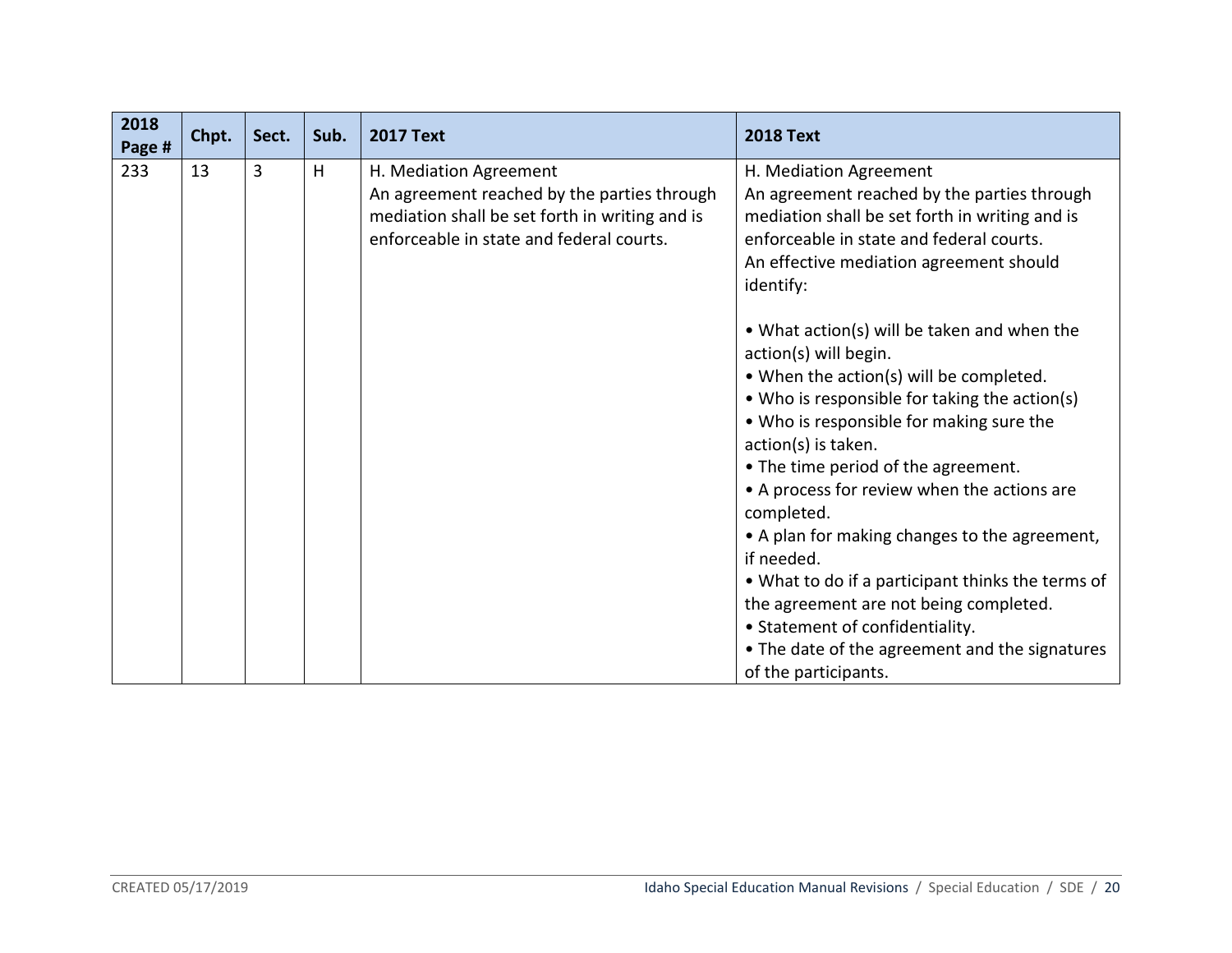| 2018<br>Page # | Chpt. | Sect. | Sub. | <b>2017 Text</b>                                                                                                                                                                                                                                                                                                  | <b>2018 Text</b>                                                                                                                                                                                                                                                                                                                                                                                                                                                                                                                                                                                         |
|----------------|-------|-------|------|-------------------------------------------------------------------------------------------------------------------------------------------------------------------------------------------------------------------------------------------------------------------------------------------------------------------|----------------------------------------------------------------------------------------------------------------------------------------------------------------------------------------------------------------------------------------------------------------------------------------------------------------------------------------------------------------------------------------------------------------------------------------------------------------------------------------------------------------------------------------------------------------------------------------------------------|
| 234            | 13    | 4     | C    | C. Methods of Resolving State Complaints                                                                                                                                                                                                                                                                          | C. Methods of Resolving State Complaints                                                                                                                                                                                                                                                                                                                                                                                                                                                                                                                                                                 |
|                |       |       |      | 1. Mediation will be offered in a case regarding<br>an individual student. If mediation is not<br>accepted by the parties or fails to resolve the<br>allegation(s) that gave rise to the complaint,<br>then resolution of a state complaint may be<br>achieved through one or more of the following<br>processes: | 1. Mediation will be offered by the DRC to the<br>complainant and the district when the<br>complaint involves an individual student.<br>2. The complainant and the district may resolve<br>all, part or none of the allegations in mediation.<br>If an agreement is reached, the complainant<br>must notify the DRC in writing of the parties<br>agreement. When the DRC receives this<br>notification, any resolved allegations will be<br>dismissed from the state complaint. If all of the<br>state complaint allegations are not resolved,<br>the SDE will investigate the remaining<br>allegations. |
|                |       |       |      |                                                                                                                                                                                                                                                                                                                   | 3. If mediation is not accepted by the parties or<br>fails to resolve the allegation(s) that gave rise to<br>the complaint, then resolution of a state<br>complaint may be achieved through one or<br>more of the following processes:                                                                                                                                                                                                                                                                                                                                                                   |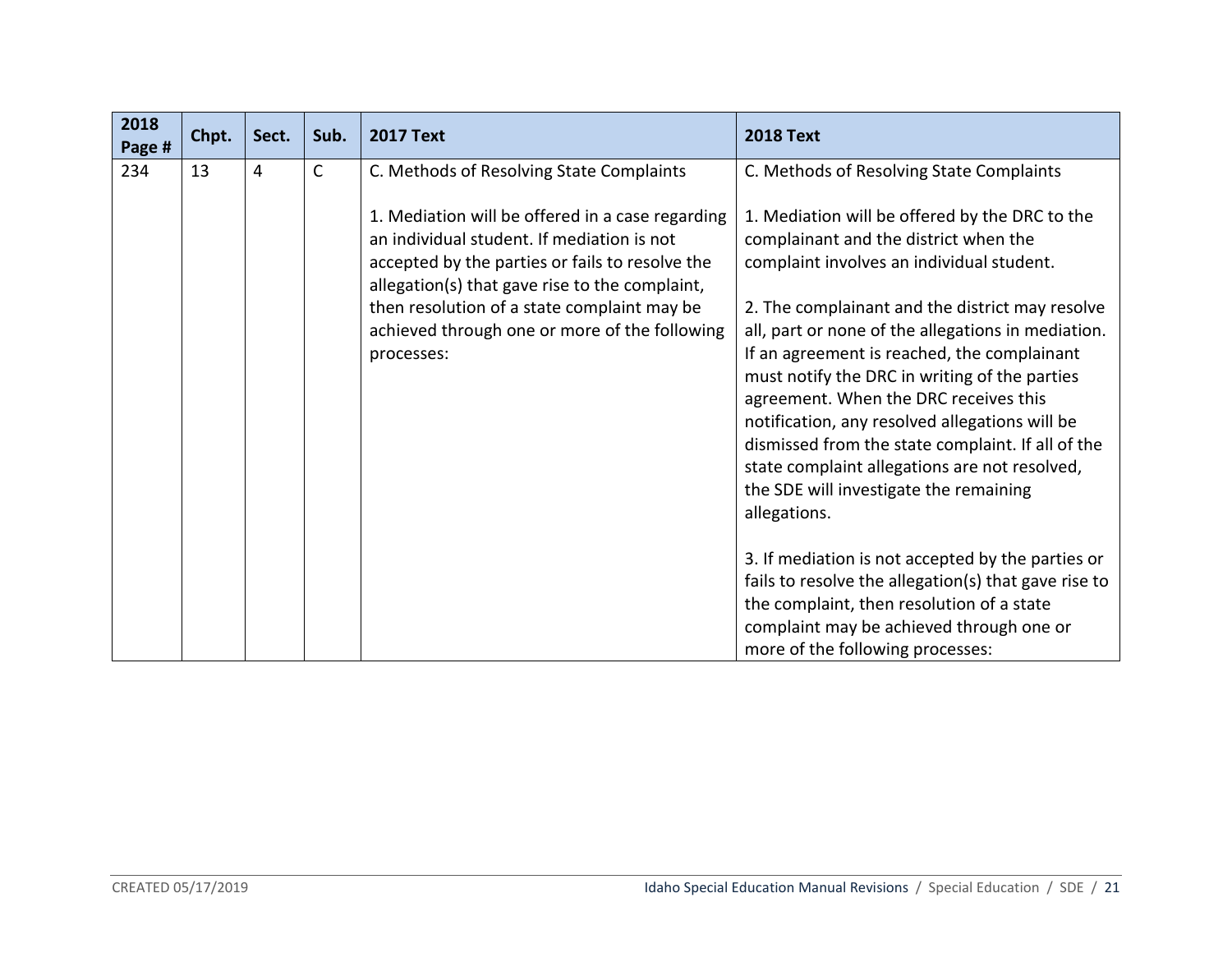| 2018<br>Page # | Chpt. | Sect. | Sub.        | <b>2017 Text</b>                                                                                                                                                                                                                                                                                                                                                                                                                                                                                                                  | <b>2018 Text</b>                                                                                                                                                                                                                                                                                                                                                                                                                                                                                                                                                                                                                                                                                                                                                                  |
|----------------|-------|-------|-------------|-----------------------------------------------------------------------------------------------------------------------------------------------------------------------------------------------------------------------------------------------------------------------------------------------------------------------------------------------------------------------------------------------------------------------------------------------------------------------------------------------------------------------------------|-----------------------------------------------------------------------------------------------------------------------------------------------------------------------------------------------------------------------------------------------------------------------------------------------------------------------------------------------------------------------------------------------------------------------------------------------------------------------------------------------------------------------------------------------------------------------------------------------------------------------------------------------------------------------------------------------------------------------------------------------------------------------------------|
| 238            | 13    | 5     | $\mathsf C$ |                                                                                                                                                                                                                                                                                                                                                                                                                                                                                                                                   | If a parent/adult student disagrees with an IEP<br>or placement change by the district and have<br>filed a written objection to all or parts of the<br>proposed IEP or change in placement in writing<br>within ten (10) calendar days of receiving<br>written notice of the proposed change, the<br>district may not implement the amended IEP for<br>15 days, unless a request for a due process<br>hearing is filed by the parent/student during<br>which time the student shall remain in the<br>current placement unless otherwise agreed by<br>the district and parent/student. The written<br>objection cannot be used to delay the district<br>from placing a student in an Interim Alternative<br>Educational Setting (IAES) or the<br>implementation of an initial IEP. |
| 247            | 13    | 8     |             | A district court will have jurisdiction in the<br>awarding, determination, or prohibition of<br>attorney fees. The court may:<br>award reasonable attorney fees as part of the<br>costs to the prevailing party; and<br>determine the amount of attorney fees, using<br>prevailing rates in the community in which the<br>action occurred, for the kind and quality of<br>services provided. No bonus or multiplier may<br>be used in calculating the amount of fees<br>awarded.<br>Funds under Part B of the IDEA cannot be used | An IDEA hearing officer appointed by the DRC<br>does not have the authority to consider or<br>award attorney fees. Only a state or federal<br>district court will have has jurisdiction in to<br>consider an award the awarding, determination,<br>or prohibition of attorney fees in and IDEA<br>matter.                                                                                                                                                                                                                                                                                                                                                                                                                                                                         |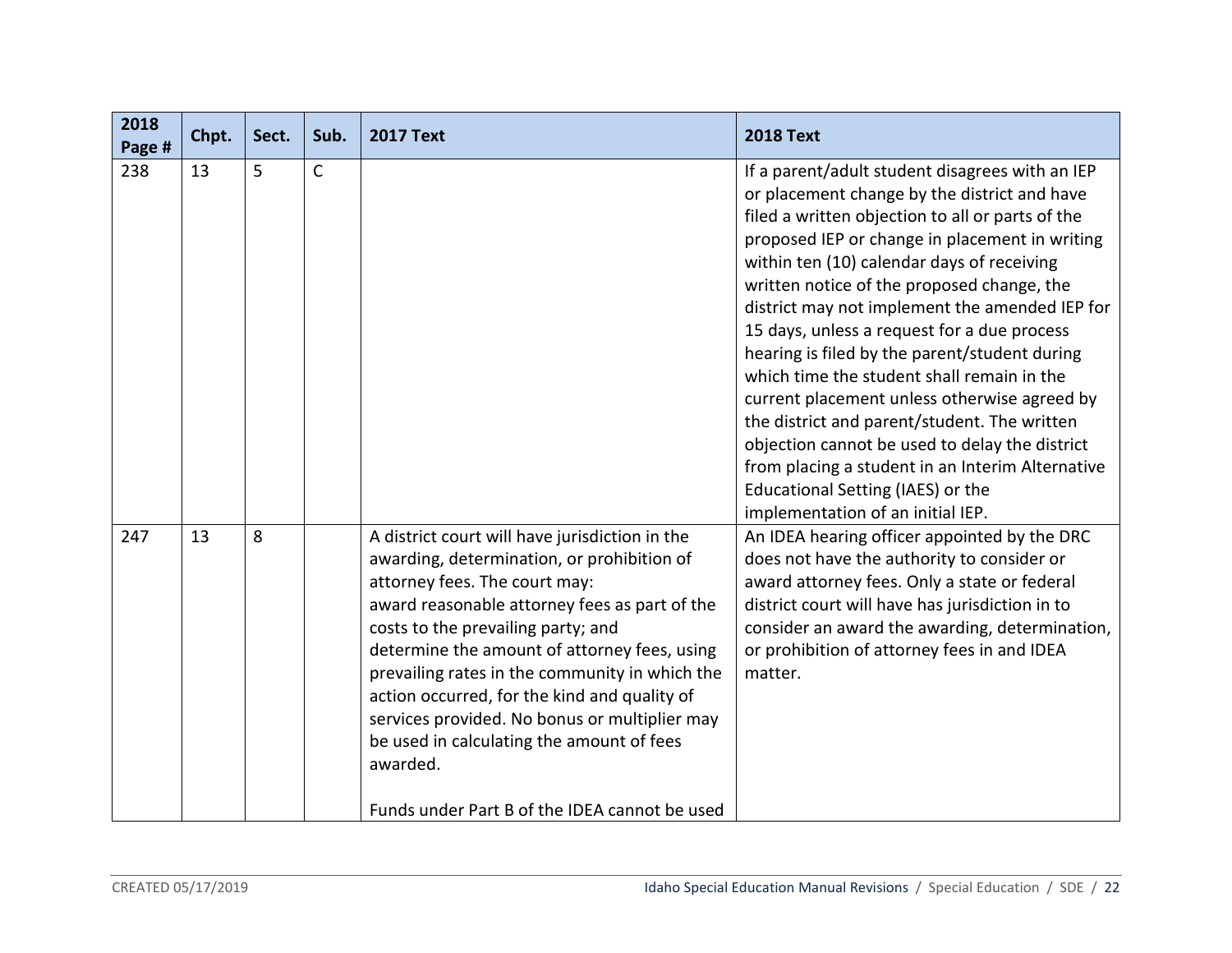| 2018<br>Page # | Chpt. | Sect. | Sub. | <b>2017 Text</b>                                                                                                                                                                                                                                                                                                                                                                                                                                                                                                                              | <b>2018 Text</b> |
|----------------|-------|-------|------|-----------------------------------------------------------------------------------------------------------------------------------------------------------------------------------------------------------------------------------------------------------------------------------------------------------------------------------------------------------------------------------------------------------------------------------------------------------------------------------------------------------------------------------------------|------------------|
|                |       |       |      | by the district to pay any attorney fees or costs<br>of a party related to an action or proceeding,<br>such as deposition, expert witnesses,<br>settlements, and other related costs. However,<br>Part B funds may be used to pay hearing<br>officer fees or the costs of a meeting room to<br>conduct the hearing.                                                                                                                                                                                                                           |                  |
|                |       |       |      | A. Prohibition of Attorney Fees<br>Attorney fees may not be awarded for legal<br>representation at an IEP meeting, including a<br>resolution session, unless such a meeting is<br>convened as a result of a due process hearing<br>or a judicial action; or for mediation that is<br>conducted prior to a request for a due process<br>hearing.                                                                                                                                                                                               |                  |
|                |       |       |      | Attorney fees may not be awarded and related<br>costs may not be reimbursed in any action or<br>proceeding for services performed subsequent<br>to the time of a written offer of settlement to<br>a parent/adult student if:<br>the district makes an offer at least ten (10)<br>calendar days before a due process hearing<br>or a civil proceeding begins;<br>the offer is not accepted by the<br>parent/adult student within ten (10)<br>calendar days after it is made; and<br>a court or due process hearing officer finds<br>$\bullet$ |                  |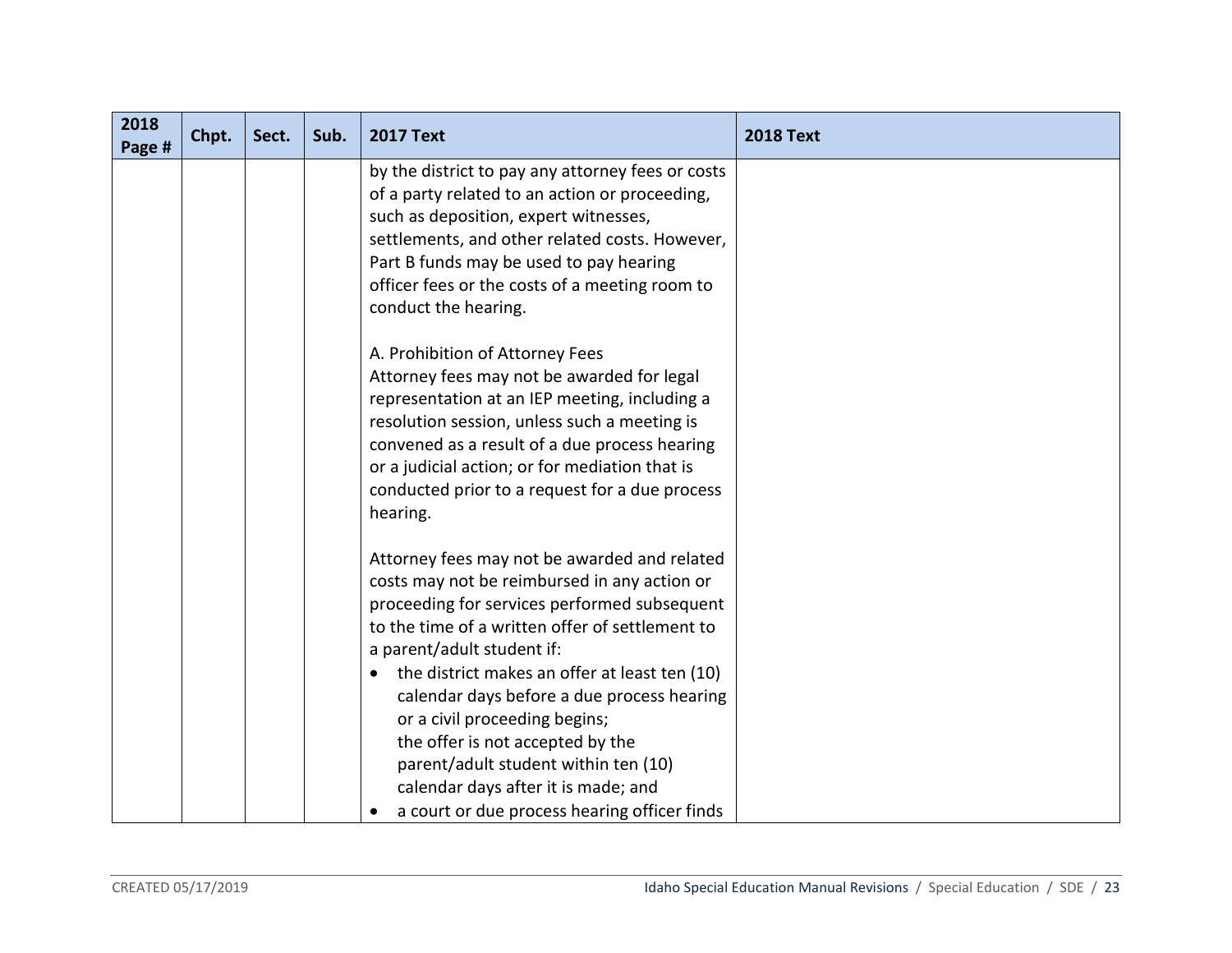| 2018<br>Page # | Chpt. | Sect. | Sub. | <b>2017 Text</b>                                                                                                                                                                                                                                                                                                                                                                                                                                                                                                                                                                                                                                                                                                                           | <b>2018 Text</b> |
|----------------|-------|-------|------|--------------------------------------------------------------------------------------------------------------------------------------------------------------------------------------------------------------------------------------------------------------------------------------------------------------------------------------------------------------------------------------------------------------------------------------------------------------------------------------------------------------------------------------------------------------------------------------------------------------------------------------------------------------------------------------------------------------------------------------------|------------------|
|                |       |       |      | that the relief obtained by the parent/adult<br>student is not more favorable to the<br>parent/adult student than the offer of<br>settlement.                                                                                                                                                                                                                                                                                                                                                                                                                                                                                                                                                                                              |                  |
|                |       |       |      | B. Exception to the Prohibition of Attorney<br>Fees<br>An award of attorney fees and related costs<br>may be made to a parent/adult student who is<br>a prevailing party and who was substantially<br>justified in rejecting the district's settlement<br>offer.                                                                                                                                                                                                                                                                                                                                                                                                                                                                           |                  |
|                |       |       |      | C. Reduction in the Amount of Attorney Fees<br>A court may reduce an award for attorney fees<br>under any of the following circumstances:<br>during the course of the action or proceeding,<br>the parent/adult student or his or her attorney<br>unreasonably extended the final resolution;<br>the amount of the award unreasonably<br>exceeds the prevailing rate in the community<br>for similar services by attorneys of reasonably<br>comparable skills, reputation, and experience;<br>the time spent and legal services rendered<br>were excessive considering the nature of the<br>action;<br>the attorney representing the parent/adult<br>student did not provide the information<br>required in a due process hearing request; |                  |